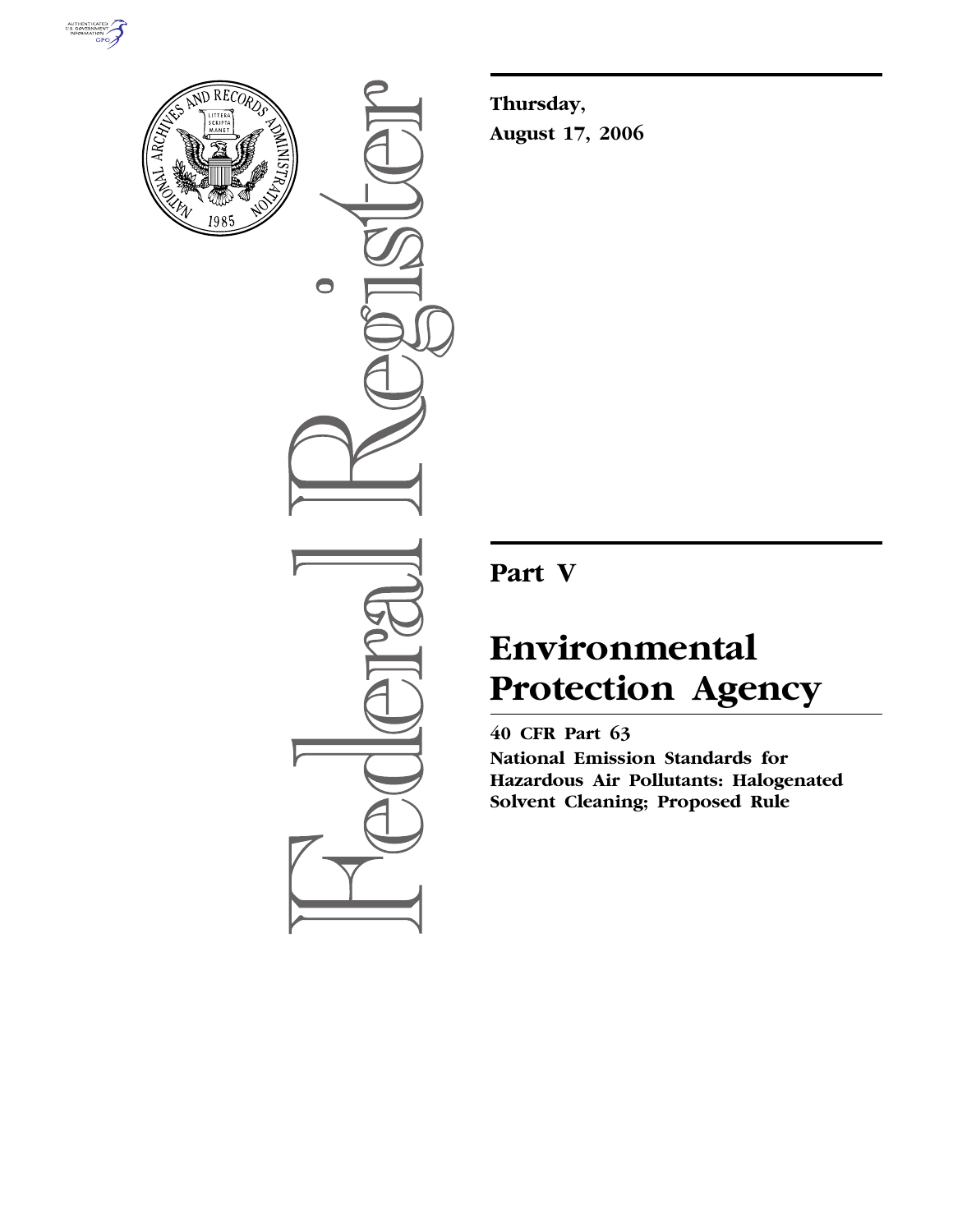#### **ENVIRONMENTAL PROTECTION AGENCY**

#### **40 CFR Part 63**

**[EPA–HQ–OAR–2002–0009, FRL–8210–3]** 

#### **RIN 2060–AK22**

#### **National Emission Standards for Hazardous Air Pollutants: Halogenated Solvent Cleaning**

**AGENCY:** Environmental Protection Agency (EPA).

**ACTION:** Proposed rule.

**SUMMARY:** The EPA is proposing revised standards to limit emissions of methylene chloride (MC), perchloroethylene (PCE), and trichloroethylene (TCE) from existing and new halogenated solvent cleaning machines. In 1994, EPA promulgated technology-based emission standards to control emissions of methylene chloride (MC), perchloroethylene (PCE), trichloroethylene (TCE), 1,1,1, trichloroethane (TCA), carbon tetrachloride (CT), and chloroform from halogenated solvent cleaning machines. Pursuant to the Clean Air Act (CAA) section 112(f), EPA has evaluated the remaining risk to public health and the environment following implementation of the technology-based rule and is proposing more stringent standards in order to protect public health with an ample margin of safety. The proposed standards are expected to provide further reductions of MC, PCE, and TCE beyond the 1994 national emission standards for hazardous air pollutants (NESHAP), through application of a facility-wide total MC, PCE, and TCE emission standard. In addition, EPA has reviewed the standards as required by section 112(d)(6) of the CAA and has determined that, taking into account developments in practices, processes, and control technologies, no further action is necessary at this time to revise the national emission standards. The term ''facility-wide'' applies to facilities with emissions associated with halogenated solvent cleaning activities only.

**DATES:** *Comments*. Comments must be received on or before October 2, 2006.

*Public Hearing.* If anyone contacts EPA requesting to speak at a public hearing by August 28, 2006, a public hearing will be held approximately 15 days following publication of this notice in the **Federal Register**.

**ADDRESSES:** *Comments.* Submit your comments, identified by Docket ID No. EPA–HQ–OAR–2002–0009, by one of the following methods:

• *http://www.regulations.gov*. Follow the on-line instructions for submitting comments.

- *E-mail: a-and-r-docket@epa.gov.*
- *Fax:* (202) 566–1741.

• *Mail:* Air and Radiation Docket, EPA, Mailcode: 6102T, 1200 Pennsylvania Ave., NW., Washington, DC 20460. Please include a duplicate copy, if possible. We request that a separate copy of each public comment also be sent to the contact person listed below (see **FOR FURTHER INFORMATION CONTACT**).

*Hand Delivery:* Air and Radiation Docket, EPA, Room B–102, 1301 Constitution Ave., NW., Washington, DC 20004. Such deliveries are only accepted during the Docket's normal hours of operation and special arrangements should be made for deliveries of boxed information.

*Instructions:* Direct your comments to Docket ID No. EPA–HQ–OAR–2002– 0009. The EPA's policy is that all comments received will be included in the public docket without change and may be made available online at *http://www.regulations.gov*, including any personal information provided, unless the comment includes information claimed to be confidential business information (CBI) or other information whose disclosure is restricted by statute. Do not submit information that you consider to be CBI or otherwise protected through *http:// www.regulations.gov*, or e-mail. The *http://www.regulations.gov* Web site is an ''anonymous access'' system, which means EPA will not know your identity or contact information unless you provide it in the body of your comment. If you send an e-mail comment directly to EPA without going through *http:// www.regulations.gov,* your e-mail address will be automatically captured and included as part of the comment that is placed in the public docket and made available on the Internet. If you submit an electronic comment, EPA recommends that you include your name and other contact information in

the body of your comment and with any disk or CD–ROM you submit. If EPA cannot read your comment due to technical difficulties and cannot contact you for clarification, EPA may not be able to consider your comment. Electronic files should avoid the use of special characters, any form of encryption, and be free of any defects or viruses.

*Docket:* All documents in the docket are listed in the *http:// www.regulations.gov* index. Although listed in the index, some information is not publicly available, *e.g.*, CBI or other information whose disclosure is restricted by statute. Certain other material, such as copyrighted material, will be publicly available only in hard copy. Publicly available docket materials are available either electronically in *http:// www.regulations.gov* or in hard copy at the Air and Radiation Docket, EPA/DC, EPA West, Room B–102, 1301 Constitution Ave., NW., Washington, DC. The Public Reading Room is open from 8:30 a.m. to 4:30 p.m., Monday through Friday, excluding legal holidays. The telephone number for the Public Reading Room is (202) 566–1744, and the telephone number for the Air and Radiation Docket is (202) 566–1742.

*Public Hearing:* If a public hearing is held, it will be held at 10 a.m. at EPA's Environmental Research Center Auditorium, Research Triangle Park, NC, or at an alternate site nearby.

**FOR FURTHER INFORMATION CONTACT:** Mr. H. Lynn Dail, Natural Resources and Commerce Group (E143–03), Sector Policies and Programs Division, EPA, Research Triangle Park, NC 27711; telephone number (919) 541–2363; fax number (919) 541–3470, e-mail address: *dail.lynn@epa.gov*. For questions on the residual risk analysis, contact Mr. Dennis Pagano, Sector Based Assessment Group (C539–02), Health and Environmental Impacts Division, EPA, Research Triangle Park, NC 27711; telephone (919) 541–0502; fax number (919) 541–0840, e-mail address: *pagano.dennis@epa.gov.* 

#### **SUPPLEMENTARY INFORMATION:**

*Regulated Entities.* The categories and entities potentially regulated by the proposed rule include: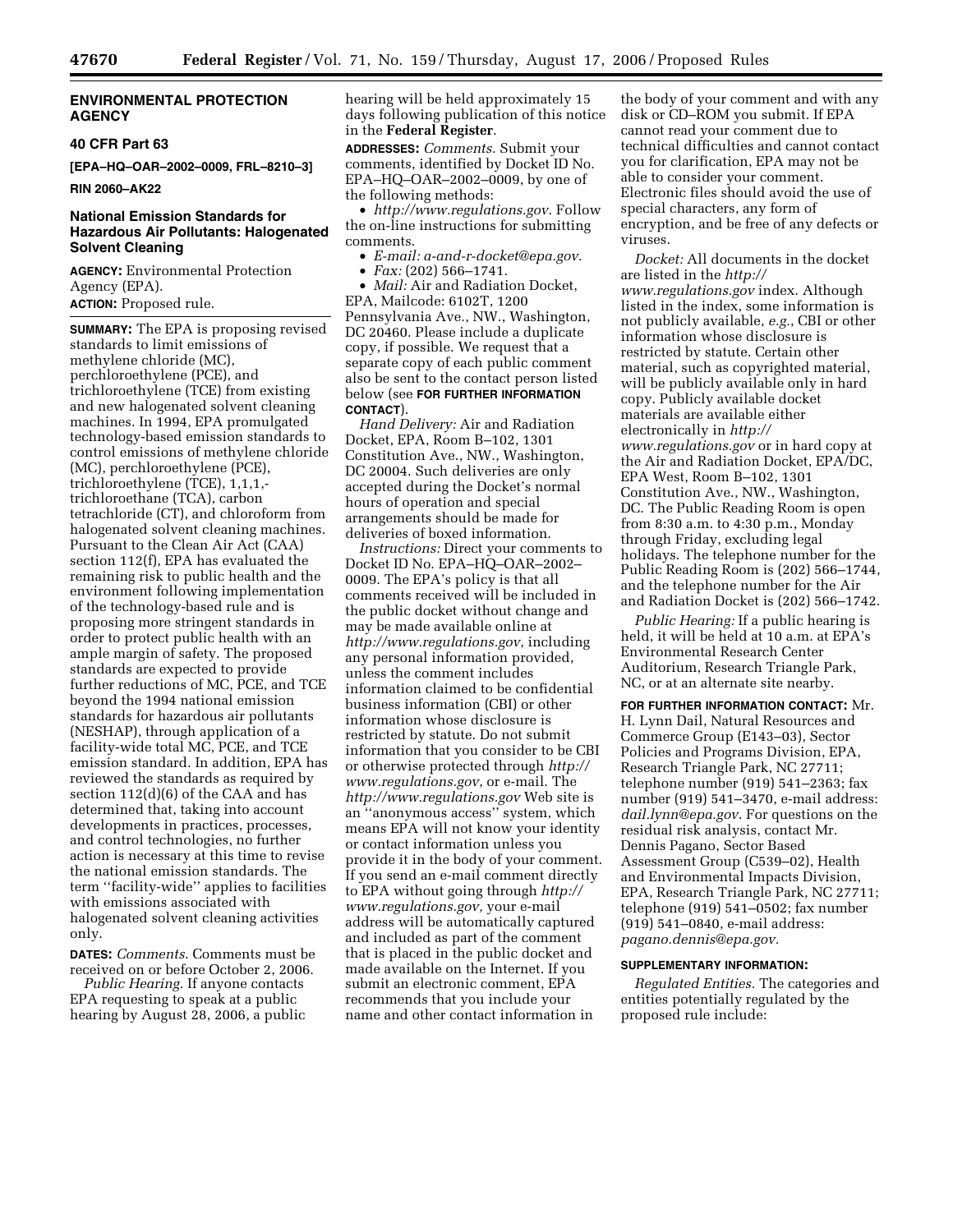| Category                                         | NAICS <sup>1</sup> code                                                                                                                                                                                                                                                                                                                                                                                                                                     | Examples of potentially regulated entities                                           |  |  |  |
|--------------------------------------------------|-------------------------------------------------------------------------------------------------------------------------------------------------------------------------------------------------------------------------------------------------------------------------------------------------------------------------------------------------------------------------------------------------------------------------------------------------------------|--------------------------------------------------------------------------------------|--|--|--|
| Industry                                         | Any of numerous industries using halogenated solvent<br>cleaning, primary affected industries include those in<br>NAICS Codes beginning with: 331 (primary metal<br>man.), 332 (fabricated metal man.), 333 (machinery<br>man.), 334 (computer and electronic product man.).<br>335 (electrical equipment, appliance, and component<br>man.); 336 (transportation equipment man.); 337 (fur-<br>niture and related products man.); and 339 (misc.<br>man.). | Operations at sources that are engaged in solvent<br>cleaning using MC, PCE, or TCE. |  |  |  |
| Federal, State, local, and<br>tribal government. |                                                                                                                                                                                                                                                                                                                                                                                                                                                             | Operations at sources that are engaged in solvent<br>cleaning using MC, PCE, or TCE. |  |  |  |

1 North American Industry Classification System.

This table is not intended to be exhaustive, but rather provides a guide for readers regarding entities likely to be affected by the proposed rule. This proposal directs an owner or operator of halogenated solvent cleaning facilities to determine if whether the applicability criteria in 40 CFR 63.460 of subpart T (1994 national emission standards for Halogenated Solvent Cleaning) remains or whether these proposed standards require the facility to operate under the emission caps set forth. If you have any questions regarding the applicability of the proposed standards to a particular entity, consult the person listed in the preceding **FOR FURTHER INFORMATION CONTACT** section.

*Submitting CBI*. Do not submit this information to EPA through *http:// www.regulations.gov* or e-mail. Clearly mark the part or all of the information that you claim to be CBI. For CBI information on a disk or CD–ROM that you mail to EPA, mark the outside of the disk or CD–ROM as CBI and then identify electronically within the disk or CD–ROM the specific information that is claimed as CBI. In addition to one complete version of the comment that includes information claimed as CBI, a copy of the comment that does not contain the information claimed as CBI must be submitted for inclusion in the public docket. Information so marked will not be disclosed except in accordance with procedures set forth in 40 CFR part 2.

*Public Hearing.* Persons interested in presenting oral testimony or inquiring as to whether a public hearing is to be held should contact Ms. Dorothy Apple, Natural Resources and Commerce Group (E143–03), Sector Policies and Programs Division, EPA, Research Triangle Park, NC 27711, telephone number: (919) 541–4487, e-mail address:

*apple.dorothy@epa.gov* , at least 2 days in advance of the potential date of the public hearing. Persons interested in attending the public hearing also must call Ms. Apple to verify the time, date, and location of the hearing. A public

hearing will provide interested parties the opportunity to present data, views, or arguments concerning the proposed standards.

*Worldwide Web (WWW).* In addition to being available in the docket, an electronic copy of the proposed rule is also available on the WWW through the Technology Transfer Network (TTN). Following signature, a copy of the proposed rule will be posted on the TTN's policy and guidance page for newly proposed or promulgated rules at *http://www.epa.gov/ttn/oarpg.* The TTN provides information and technology exchange in various areas of air pollution control.

*Outline.* The information presented in this preamble is organized as follows:

#### I. Background

- A. What is the statutory authority for regulating hazardous air pollutants (HAP)?
- B. What is halogenated solvent cleaning?
- C. What are the health effects of halogenated solvents?
- D. What does the 1994 halogenated solvent cleaning NESHAP require?
- II. Summary of Proposed Requirements for New and Existing Major and Area Sources
- III. Rationale for the Proposed Rule A. What is our approach for developing residual risk standards?
	- B. How did we estimate residual risk? 1. How did we estimate the emission and
	- stack parameters for these sources? 2. How did we estimate the atmospheric
	- dispersion of the emitted pollutants?
	- 3. How were cancer and non-cancer risks estimated?
	- 4. What factors are considered in the risk assessment?
	- C. What are the results of the baseline risk assessment?
	- D. What is our proposed decision on acceptable risk?
	- E. What is our proposed decision on ample margin of safety<sup>'</sup>
- 1. What risk reduction alternatives did EPA evaluate?
- 2. What are the costs of the proposed alternatives?
- 3. What regulatory options is EPA proposing?
- 4. Rationale for Option 1
- 5. Rationale for Option 2
- 6. Comparison of Option 1 and 2
- F. What is EPA proposing pursuant to CAA Section  $112(d)(6)$ ?
- G. What is the rationale for the proposed compliance schedule?
- IV. Solicitation of Public Comments A. Introduction and General Solicitation
- V. Statutory and Executive Order Reviews A. Executive Order 12866: Regulatory
- Planning and Review B. Paperwork Reduction Act
- C. Regulatory Flexibility Act
- D. Unfunded Mandates Reform Act
- E. Executive Order 13132: Federalism
- F. Executive Order 13175: Consultation
- and Coordination With Indian Tribal Governments
- G. Executive Order 13045: Protection of Children From Environmental Health and Safety Risks
- H. Executive Order 13211: Actions Concerning Regulations That Significantly Affect Energy Supply, Distribution, or Use
- I. National Technology Transfer and Advancement Act

#### **I. Background**

*A. What is the statutory authority for regulating hazardous air pollutants (HAP)?* 

Section 112 of the CAA establishes a two-stage regulatory process to address emissions of hazardous air pollutants (HAP) from stationary sources. In the first stage, CAA section 112(d) calls for us to promulgate national technologybased emission standards for categories of sources that emit or have the potential to emit any single HAP at a rate of 10 tons or more per year or any combination of HAP at a rate of 25 tons or more per year (known as ''major sources''), as well as for certain ''area sources'' emitting less than those amounts. For major sources, these technology-based standards must reflect the maximum reductions of HAP achievable (after considering cost, energy requirements, and non-air health and environmental impacts) and are commonly referred to as maximum achievable control technology (MACT) standards.

For area sources, CAA section 112(d)(5) provides that the standards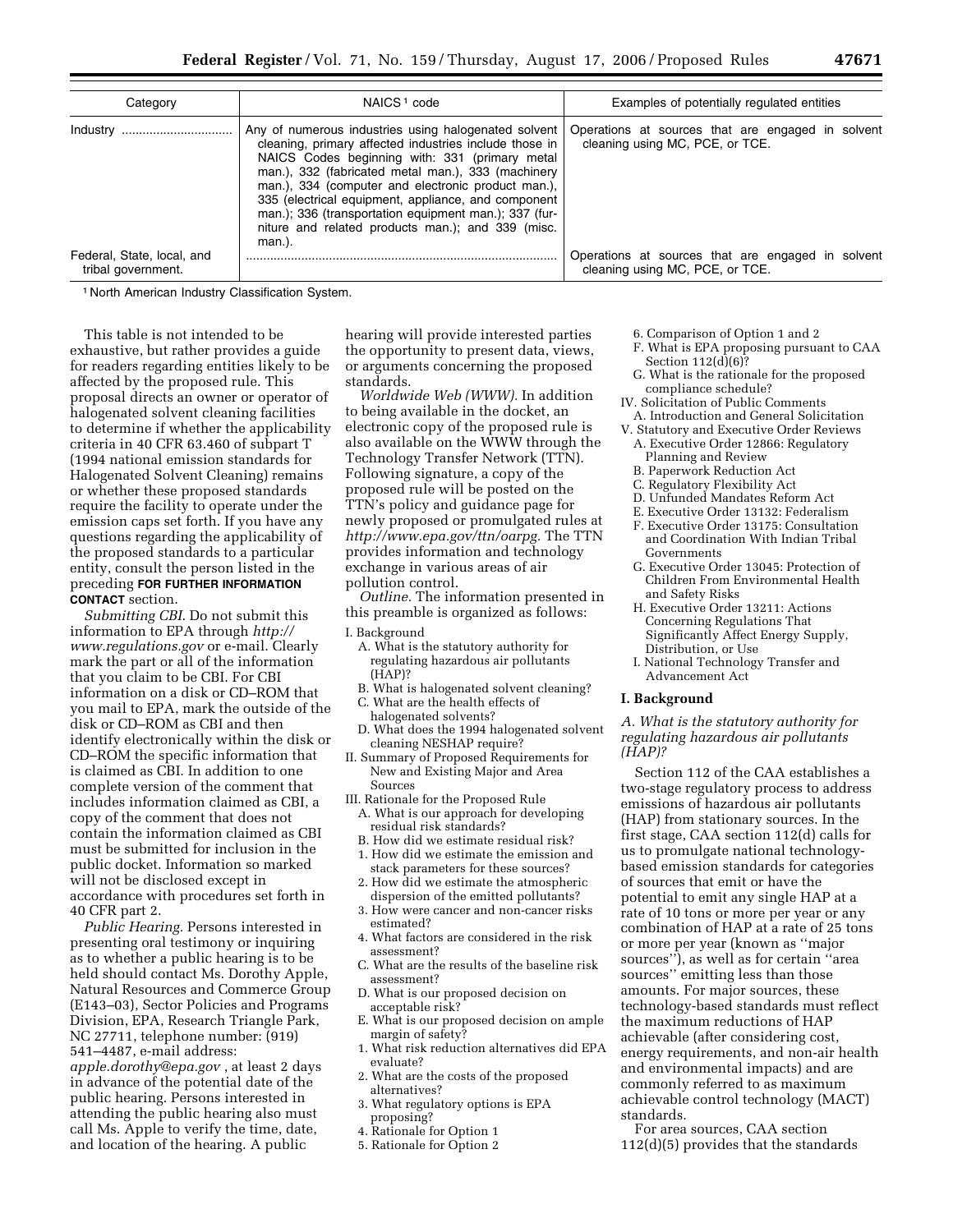may reflect generally available control technology or management practices in lieu of MACT, and are commonly referred to as generally available control technology (GACT) standards.

CAA section 112(d)(6) then requires EPA to review these technology-based standards and to revise them ''as necessary, taking into account developments in practices, processes and control technologies,'' no less frequently than every 8 years.

The second stage in standard-setting is described in section 112(f) of the CAA. EPA prepared a Report to Congress discussing (among other things) methods of calculating risk posed (or potentially posed) by sources after implementation of the MACT standards, the public health significance of those risks, the means and costs of controlling them, actual health effects to persons in proximity to emitting sources, and recommendations as to legislation regarding such remaining risk. The EPA prepared and submitted this report (''Residual Risk Report to Congress,'' EPA–453/R–99–001) in March 1999. The Congress did not act on any of the recommendations in the report; thereby, triggering the second stage of the standard-setting process, the residual risk phase.

CAA section 112(f)(2) requires us to determine for each CAA section 112(d) source category whether the MACT standards protect public health with an ample margin of safety. If the MACT standards for HAP ''classified as a known, probable, or possible human carcinogen do not reduce lifetime excess cancer risks to the individual most exposed to emissions from a source in the category or subcategory to less than 1-in-a-million,'' EPA must promulgate residual risk standards for the source category (or subcategory) as necessary to provide an ample margin of safety. The EPA must also adopt more stringent standards to prevent an adverse environmental effect (defined in CAA section  $112(a)(7)$  as "any significant and widespread adverse effect \* \* \* to wildlife, aquatic life, or natural resources  $* * *$ ."), but must consider cost, energy, safety, and other relevant factors in doing so.

#### *B. What is halogenated solvent cleaning?*

Halogenated solvent cleaning machines use halogenated solvents (methylene chloride, perchloroethylene, trichloroethylene, 1,1,1,-trichloroethane, carbon tetrachloride, and chloroform), halogenated solvent blends, or their vapors to remove soils such as grease, oils, waxes, carbon deposits, fluxes, and tars from metal, plastic, fiberglass,

printed circuit boards, and other surfaces. Halogenated solvent cleaning is typically performed prior to processes such as painting, plating, inspection, repair, assembly, heat treatment, and machining. Types of solvent cleaning machines include, but are not limited to, batch vapor, in-line vapor, in-line cold, and batch cold solvent cleaning machines. Buckets, pails, and beakers with capacities of 7.6 liters (2 gallons) or less are not considered solvent cleaning machines.

Halogenated solvent cleaning does not constitute a distinct industrial category, but is an integral part of many major industries. The five 3-digit NAICS Code that use the largest quantities of halogenated solvents for cleaning are NAICS 337 (furniture and related products manufacturing), NAICS 332 (fabricated metal manufacturing), NAICS 335 (electrical equipment, appliance, and component manufacturing), NAICS 336 (transportation equipment manufacturing), and NAICS 339 (miscellaneous manufacturing). Additional industries that use halogenated solvents for cleaning include NAICS 331 (primary metals), NAICS 333 (machinery), and NAICS 334 (electronic equipment manufacturing). Non-manufacturing industries such as railroad (NAICS 482), bus (NAICS 485), aircraft (NAICS 481), and truck (NAICS 484) maintenance facilities; automotive and electric tool repair shops (NAICS 811); and automobile dealers (NAICS 411) also use halogenated solvent cleaning machines. We estimated that there were approximately 16,400 batch vapor, 8,100 in-line, and perhaps as many as 100,000 batch cold cleaning machines in the U.S. prior to promulgation of the MACT standards. More recent information shows that the current number of cleaning machines is much lower than these pre-MACT estimates. We currently estimate the number of sources in this source category to be about 3,800 cleaning machines located at 1,900 facilities in the U.S. This estimate is based on information we collected in 1998, a year after compliance with the MACT occurred, and should reflect the decreases in HAP emissions and demand that were expected due to implementation of MACT control technologies and work practice standards. Recent evidence on solvent usage suggests that the number of sources in the source category may have declined further in the post-MACT implementation years. An analysis of market data for halogenated solvents showed that the demand for degreasing

solvents declined substantially in the 5 years following the implementation of MACT. From 1998 to 2003, the demand for PCE, TCE, MC, and TCA for degreasing decreased by 39 percent, 35 percent, 23 percent, and 15 percent, respectively. The halogenated solvents carbon tetrachloride and chloroform are no longer used in this source category. The Montreal Protocol, a treaty signed on September 16, 1987, phased-out the production and consumption of these chlorofluorocarbons by January 1, 1996. The Protocol also phased out TCA. TCA has not been manufactured for domestic use in the United States since January 1, 2002. Facilities with essential products or activities are allowed to continue their use of TCA, but for facilities with non-essential activities or products, they were allowed to use remaining TCA stockpiles until depleted.

There are two basic types of solvent cleaning machines: Batch cleaners and in-line cleaners. Both cleaner types can be designed to use either solvent at room temperature (cold cleaners) or solvent vapor (vapor cleaners). The vast majority of halogenated solvent use is in vapor cleaning, both batch and in-line. The most common type of batch cleaner that uses halogenated solvent is the open-top vapor cleaner (OTVC).

Batch cleaning machines, which are the most common type, are defined as a solvent cleaning machine in which individual parts or sets of parts move through the entire cleaning cycle before new parts are introduced. Batch cleaning machines include cold and vapor machines. In batch cold cleaning machines, the material being cleaned (*i.e.*, the workload) is immersed, flushed, or sprayed with liquid solvent at room temperature. Most batch cold cleaners are small maintenance cleaners (*e.g.*, carburetor cleaners) or parts washers that often use non-HAP solvent mixtures for cleaning. Batch cold cleaning equipment sometimes includes agitation to improve cleaning efficiency.

In batch vapor cleaning machines, parts are lowered into an area of dense vapor solvent for cleaning. The most common type of batch vapor cleaner is the open-top vapor cleaner. Heating elements at the bottom of the cleaner heat the liquid solvent to above its boiling point. Solvent vapor rises in the machine to the height of chilled condensing coils on the inside walls of the cleaner. The condensing coils cool the vapor causing it to condense and return to the bottom of the cleaner. Cleaning occurs in the vapor zone above the liquid solvent and below the condensing coils, as the hot vapor solvent condenses on the cooler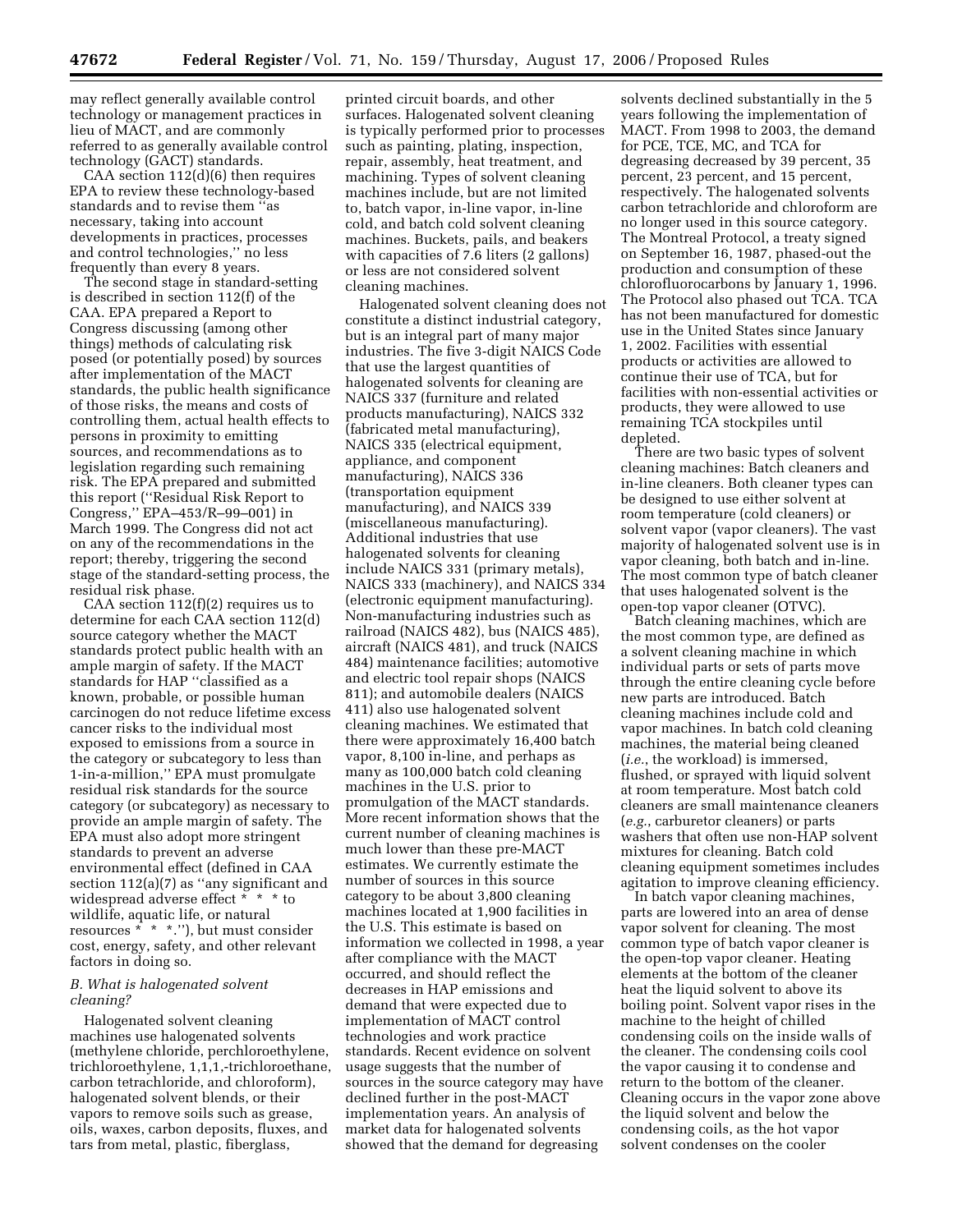workload surface. The workload or a parts basket is lowered into the heated vapor zone with a mechanical hoist.

Batch vapor cleaning machines vary greatly in size and design to suit applications in many industries. Batch vapor cleaner sizes are defined by the area of the solvent/air interface.

Emissions from batch cold cleaning machines result from evaporation of solvent from the solvent/air interface ''carry out'' of excess solvent on cleaned parts, and other evaporative losses such as those that occur during filling and draining. Evaporative emissions from the solvent/air interface are continual whether or not the machine is in use. These evaporative losses can be reduced by limiting air movement over the solvent/air interface (*e.g.*, with a machine cover or by reducing external drafts) or by limiting the area of solvent air interface (*e.g.*, with a floating water layer). Emissions related to solvent carry out occur only when the cleaning machine is in use. Carry out emissions may be substantial, especially if excess solvent is not allowed to drain back into the machine. Carry out includes solvent film remaining on flat workload surfaces and liquid pooled in cavities. Factors affecting the amount of carry out loss include the speed of parts movement, workload shapes and materials, and work practices (*e.g.*, turning over parts to drain cavities).

The closed-loop cleaning system is a type of batch cleaner with a closed system capable of reusing solvent. Parts are placed inside a vacuum chamber. Vapor or liquid solvent is pumped in the chamber to clean the parts. Once cleaned, the parts are dried under vacuum and removed; the solvent is removed and recycled. Because these systems are constructed to maintain a vacuum, they have the potential to reduce emissions up to 97 percent.

Cold and vapor in-line (*i.e.*, conveyorized) cleaning machines, which include continuous web cleaners, employ automated parts loading and are used in applications where there is a constant stream of parts to be cleaned. In-line cleaners usually are used in large-scale industrial operations (*e.g.*, auto manufacturing) and are customdesigned for specific workload and production characteristics (*e.g.*, workload size, shape, and production rate). In-line cleaners clean parts using the same general techniques used in batch cleaners: cold in-line cleaners spray or immerse parts in solvent, and vapor in-line cleaners clean parts in a zone of dense vapor solvent.

Emissions from cold and vapor in-line cleaning machines result from the same mechanisms (*e.g.*, evaporation,

diffusion, carryout) that cause emissions from cold and vapor batch cleaning machines. However, the emission points for in-line cleaners are different from those for batch cleaners because of differences in machine configurations. In-line cleaning machines are semienclosed above the solvent/air interface to control solvent losses. In most cases, the only openings are the parts entry and exit ports. These openings are the only emissions points for downtime and idling modes. Carryout emissions add to emissions during the working mode. Idling and working mode emissions from the in-line cleaner are significantly less than emissions from an equallysized batch vapor cleaner. However, inline cleaners tend to be much larger than batch vapor cleaners. Some in-line cleaners have exhaust systems that pump air from inside the cleaning machine to an outside vent. Exhaust systems for in-line cleaners reduce indoor emissions from the cleaning machine but increase solvent consumption.

Continuous cleaners are a subset of in-line cleaners and are used to clean products such as films, sheet metal, and wire in rolls or coils. The workload is uncoiled and conveyorized throughout the cleaning machine at speeds in excess of 11 feet per minute and recoiled or cut as it exits the machine. Emission points from continuous cleaners are similar to emission points from other inline cleaners. Continuous cleaners are semi-enclosed, with emission points where the workload enters and exits the machine. Squeegee rollers reduce carry out emissions by removing excess solvent from the exiting workload. Some continuous machines have exhaust systems similar to those used with some other in-line cleaners.

# *C. What are the health effects of halogenated solvents?*

Methylene chloride, perchloroethylene, 1,1,1, trichloroethylene (TCA), and trichloroethylene are the primary halogenated solvents used for solvent cleaning. Carbon tetrachloride and chloroform are no longer used as degreasing solvents. Therefore, their health effects are not discussed in this section. The four solvents still in use are described below. All four produce acute and/or chronic non-cancer health effects at sufficient concentrations; three of the four have been classified as probable or possible human carcinogens by either EPA or other governmental or international agencies.

Methylene chloride is predominantly used as a solvent. The acute effects of

methylene chloride inhalation in humans consist mainly of central nervous system effects including decreased visual, auditory, and motor functions that may occur at or above 1 hour exposures of 690 mg/m3, but these effects are reversible once exposure ceases. The effects of chronic exposure to methylene chloride suggest that the central nervous system is a potential target in humans and animals. ATSDR estimates that no adverse noncancer effects are likely in human populations chronically exposed at or below 1 mg/ m3. Human studies are inadequate regarding methylene chloride and cancer. However, animal studies have shown significant increases in liver and lung cancer and benign mammary gland tumors following the inhalation of methylene chloride. On this basis, EPA classified methylene chloride as a Group B2, probable human carcinogen, with a cancer unit risk estimate (URE) of  $4.7 \times 10^{-7}$  (µg/m<sup>3</sup>)<sup>-1</sup>, when assessed under the previous 1986 Cancer Guidelines. EPA is currently reassessing its potential toxicity and carcinogenicity. All activities related to this chemical reassessment are expected to be complete in late 2007.

Perchloroethylene (PCE or tetrachloroethylene) is widely used for dry-cleaning fabrics and metal degreasing operations. The main effects of PCE in humans are neurological, liver, and kidney damage following acute (short-term) and chronic (longterm) inhalation exposure. The results of epidemiological studies evaluating the relative risk of cancer associated with PCE exposure have been mixed; some studies reported an increased incidence of a variety of tumors, while other studies did not report any carcinogenic effects. Animal studies have reported an increased incidence of liver cancer in mice, via inhalation and gavage (experimentally placing the chemical in the stomach), and kidney and mononuclear cell leukemia in rats.

Although PCE has not yet been reassessed under the Agency's recently revised Guidelines for Cancer Risk assessment, it was considered in one review by the EPA's Science Advisory Board to be intermediate between a ''probable'' and ''possible'' human carcinogen (Group B/C) when assessed under the previous 1986 Guidelines. Since that time, the U.S. Department of Health and Human Services has concluded that PCE is ''reasonably anticipated to be a human carcinogen,'' and the International Agency for Research on Cancer has concluded that PCE is ''probably carcinogenic to humans.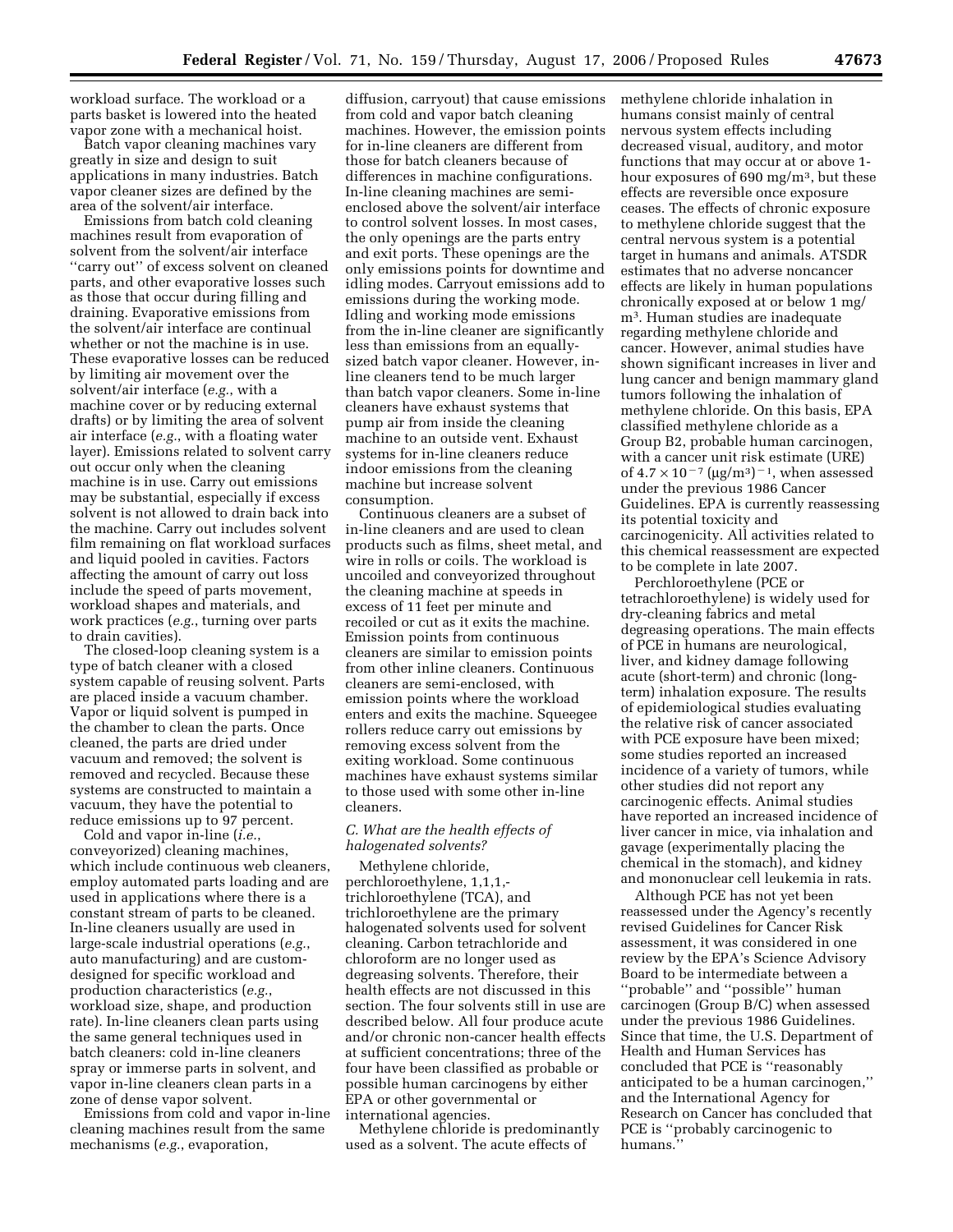Effects other than cancer associated with long-term inhalation of PCE in worker or animal studies include neurotoxicity, liver and kidney damage, and, at higher levels, developmental effects. To characterize noncancer hazard in lieu of the completed Integrated Risk Information System (IRIS) assessment, which is being revised, we used the Agency for Toxic Substances and Disease Registry's (ATSDR) Minimum Risk Level (MRL). This value is based on a study of neurological effects in workers in dry cleaning shops, and is derived in a manner similar to EPA's method for derivation of reference concentrations, including scientific and public review. Based on these effects, EPA estimates that no adverse noncancer effects are likely in human populations chronically exposed at or below 0.27 mg/m3.

The Agency's IRIS chemical assessment for PCE is currently being revised. The current schedule indicates that a final IRIS determination on PCE is not expected until 2008 at the earliest. Because EPA has not yet issued a final IRIS document for PCE, to estimate cancer risk, we used the California EPA (CalEPA) unit risk estimate (URE) of  $5.9 \times 10^{-6}$  (ug/m<sup>3</sup>)<sup>-1</sup>, as well as a URE value developed by the EPA's Office of Prevention, Pesticides and Toxic Substances (OPPTS) of  $7.1 \times 10^{-7}$  (ug/  $(m<sup>3</sup>)<sup>-1</sup>$ . The final IRIS reassessment may result in a URE that is different from these two values. Among the available Acute Reference Levels (ARL), the onehour California Reference Exposure Level (a REL value of  $240 \text{ mg/m}^3$ ) was considered the most appropriate to use in the assessment because it may be used to characterize acute risk for exposure with an exposure duration of one hour.

Most of the trichloroethylene (TCE) used in the United States is released into the atmosphere from industrial degreasing operations. Acute and chronic inhalation exposure to trichloroethylene can affect the human central nervous system, with symptoms such as dizziness, headaches, confusion, euphoria, facial numbness, and weakness. Liver, kidney, immunological, endocrine, and developmental effects have also been reported in humans. Acute effects may occur at or above 1-hour exposures of 700 mg/m3. CalEPA estimates that no adverse noncancer effects are likely in human populations chronically exposed at or below 0.6 mg/m3. Animal studies have reported statistically significant increases in kidney, lung, liver, and testicular tumors. EPA classified trichloroethylene in Group B2/C, an intermediate between a probable and

possible human carcinogen, when assessed under the previous 1986 Cancer Guidelines, but this classification has been withdrawn. CalEPA has derived a cancer URE of  $2.0 \times 10^{-6}$  (ug/m<sup>3</sup>)<sup>-1</sup> for TCE, which we used for our cancer risk assessment. EPA is currently reassessing the cancer classification of trichloroethylene.

In 1999, TCA was used as a solvent for degreasing up until it was phased out in 2002. CalEPA estimates that no adverse noncancer effects are likely in human populations chronically exposed to TCA at or below 1 mg/m3. EPA classified TCA in Group D, not classifiable as to human carcinogenicity, when assessed under the previous 1986 Cancer Guidelines. EPA is currently reassessing its potential toxicity (related to chronic and less-than-lifetime exposures). All activities related to chemical reassessment are expected to be complete in 2007. Although production and use of TCA has been phased-out since 1998, a declining quantity of TCA continued to be used until 2002, when all production of TCA ceased, and eventually, facilities used TCA stock-piles until depleted. However, an exemption to the phase-out allows a few specialized facilities with essential activities or products to continue its use of TCA. TCA was profiled in the noncancer chronic risk assessment.

The OPPTS toxicity profile for perchloroethylene (PCE) is published in an EPA publication entitled, Cleaner technologies substitutes assessment: professional fabricare processes. U.S. EPA Office of Pollution Prevention and Toxics, Washington DC. EPA 744–B– 98–001; June 1998. Complete toxicity profiles for the four HAPs may be obtained from the following Web sites: EPA's OPPTS Web site for perchloroethylene at *http:// www.epa.gov/dfe/pubs/garment/ctsa/ fabricare.pdf*; California EPA's Web site at *http://www.oehha.ca.gov/air/ hot*\_*spots/index.html*; and the Agency for Toxic Substances and Disease Registry's Web site at *http:// www.atsdr.cdc.gov/toxpro2.html*. Status reports for IRIS chemical reassessments are available at *http://cfpub.epa.gov/ iristrac/index.cfm.* 

#### *D. What does the 1994 halogenated solvent cleaning NESHAP require?*

We promulgated national emission standards for halogenated solvent cleaning (59 FR 61805, December 2, 1994) and required existing sources to comply with the national emission standards by December 2, 1996. The halogenated solvent cleaner NESHAP requires batch vapor solvent cleaning

machines and in-line solvent cleaning machines to meet emission standards reflecting the application of the maximum achievable control technology for major and area sources; area source batch cold cleaning machines are required to achieve generally available control technology. The rule regulates the emissions of the following halogenated HAP solvents: MC, PCE, TCE, TCA, CT, and chloroform. In 1999, MC, PCE, TCE and TCA were the primary halogenated solvents used for solvent cleaning. Although production and use of TCA has been phased-out since 1998, a declining quantity of TCA continued to be used until 2002, with either facilities depleting existing stockpiles past 2002 or facilities with essential products or activities continuing use of TCA. CT and chloroform are no longer used as degreasing solvents.

The promulgated standard includes multiple alternatives to allow owners or operators maximum compliance flexibility. These alternatives include:

• Control equipment standards—As many as 10 combinations of emission control equipment, such as freeboard refrigeration devices and working-mode covers may be installed.

• Idling-mode emissions standards— Compliance may be demonstrated by maintaining monthly emission rates during the idling mode below specified standards.

• Overall emission standards— Solvent use and disposal records may be used to calculate average monthly emissions, which must remain below specified numerical limits.

If an owner or operator of a batch vapor or in-line cleaning machine elects to comply with the equipment standard, they must install one of the control combinations listed in the regulation, use an automated parts handling system to process all parts, and follow multiple work practices. As an alternative to selecting one of the equipment control combinations listed in the regulation, an owner or operator may demonstrate that the batch vapor or in-line cleaning machine can meet the idling mode emission limit specified in the standards. In addition to maintaining this idling mode emission limit, the owner or operator of a batch vapor or inline solvent cleaning machine must use an automated parts handling system to process all parts and comply with the work practice standards. A third alternative for complying with these standards is to comply with the overall solvent emissions limit. An owner or operator complying with the overall solvent emissions limit is required to ensure that the emissions from each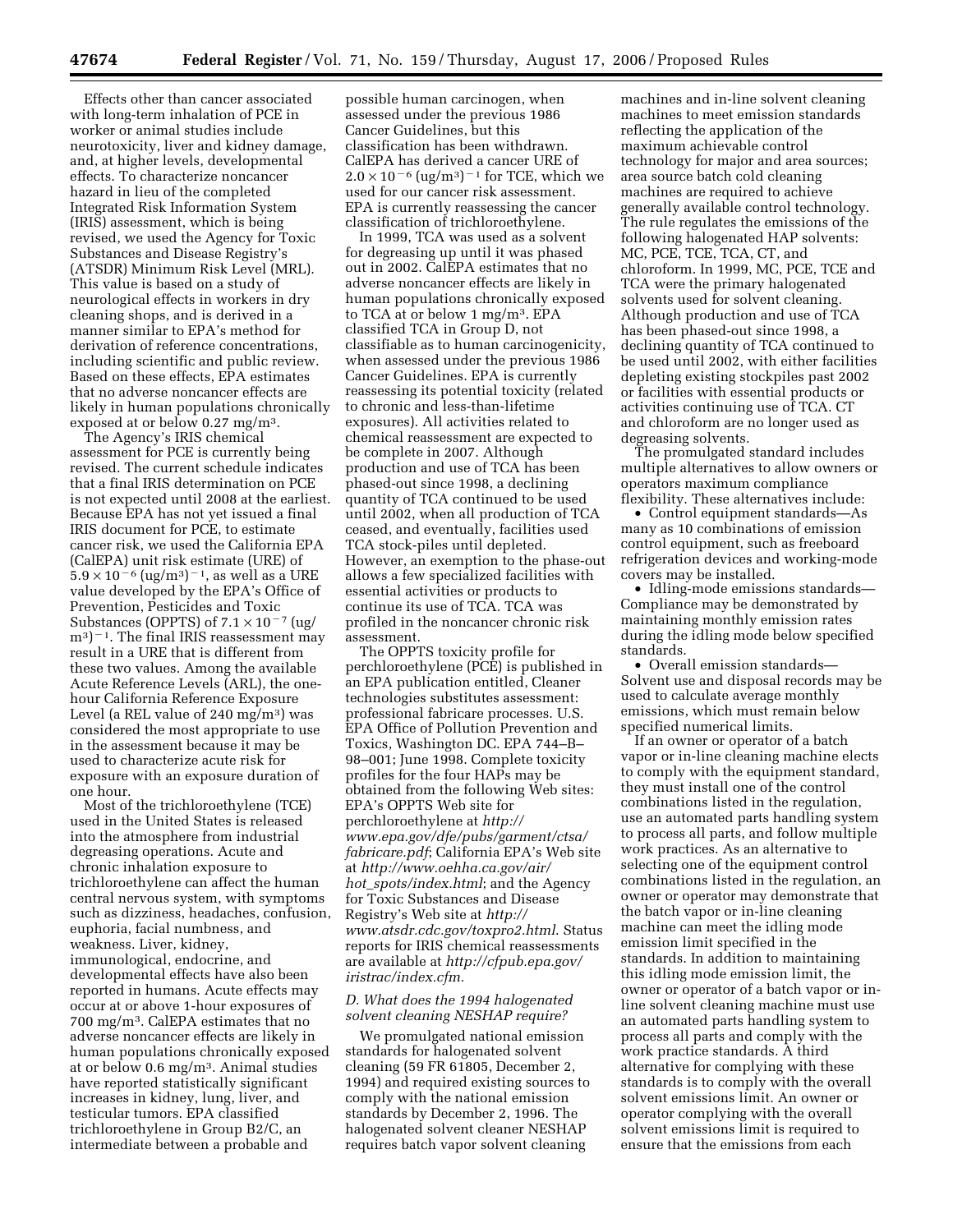solvent cleaning machine are less than or equal to the solvent emission levels specified in the standard. Under this alternative standard, an owner or operator is not required to use an automated parts handling system or to comply with the work practice standards.

The batch cold cleaning machine standard is an equipment standard. However, those owners or operators choosing the equipment options without the water layer must also comply with work practice requirements. There is no idling standard or overall solvent emissions standard for batch cold cleaning machines. Batch cold cleaning machines located at non-major sources are exempt from Title V permit requirements.

The halogenated solvent cleaning NESHAP was estimated to reduce nationwide emissions of hazardous air pollutants (HAP) from halogenated solvent cleaning machines by 77,400 Mg/yr (85,300 tons per year) or 63 percent by 1997 compared to the emissions that would result in the absence of the standards.

# **II. Summary of the Proposed Requirements for New and Existing Major and Area Sources**

Under the proposed standards, the requirements for all new and existing,

major and area sources are the same. In addition to the MACT standard, the proposed revisions would require each facility to comply with a facility-wide solvent emission limit. As defined by this proposed rule, ''facility-wide solvent emissions'' are the combined emissions of PCE, TCE, and MC from all of a facility's solvent cleaning machines that are subject to the 1994 MACT standards (40 CFR Part 63, subpart T). Under CAA section 112(f), EPA has the discretion to impose residual risk standards on area sources regulated under generally available control technologies (GACT). The area sources subject to GACT in the halogenated solvent cleaning source category would not be subject to today's proposed standards. These sources are cold batch cleaners.

The proposed rule would require the owner or operator of each facility to ensure that their facility-wide solvent emissions from all halogenated solvent cleaning activities are less than or equal to the solvent emission limits specified in the proposed options and summarized in Table 1 of this preamble. This approach gives the owner or operator of the facility the flexibility to choose any means of reducing the facility-wide emissions of PCE, TCE, and MC to comply with facility-wide

emission limit. The proposed options are in addition to the existing NESHAP requirements and, therefore, all requirements of the existing NESHAP remain in place.

Table 1 shows two sets of facilitywide emission limits—option 1 and option 2. We are co-proposing both of these options and are soliciting comment on which of these two options is most appropriate. As can be seen in Table 1 of this preamble, each halogenated solvent has an associated facility-wide emission limit. These limits are for facilities that emit only a single halogenated solvent. If more than one halogenated solvent is used, the owner or operator of the facility must calculate the facility's weighted halogenated solvent cleaning emissions using equation 1 and comply with the limit in the last row of Table 1 of this preamble. Note that, depending on whether the CalEPA URE or the OPPTS URE for PCE is used to derive the PCE limit, that limit may be lower or higher. We request comment on the use of the CalEPA URE, the OPPTS URE, or some other value in deriving the PCE emission limit for the final rule.

#### TABLE 1.—SUMMARY OF THE PROPOSED FACILITY-WIDE ANNUAL EMISSION LIMITS

| Solvents emitted                | <b>Proposed facility-</b><br>wide annual emis-<br>sion limits in kg-<br>option 1 | <b>Proposed facility-</b><br>wide annual emis-<br>sion limits in kg-<br>option 2 |
|---------------------------------|----------------------------------------------------------------------------------|----------------------------------------------------------------------------------|
| PCE only<br>TCE only<br>MC only | $a$ 3,200 $b$ (26,700)<br>10.000<br>40.000<br>40.000                             | $a$ 2,000 $b$ (16,700)<br>6,250<br>25,000<br>25,000                              |

a PCE emission limit calculated using CalEPA URE.<br><sup>b</sup> PCE emission limit calculated using OPPTS URE.

#### *Equation 1:*

(kgs of PCE emissions  $\times$  A) + (kgs of TCE emissions  $\times$  B) + (kgs of MC emissions) = Weighted Emissions in kgs

We developed a method for facilities using multiple HAP solvents to determine their emission limit by calculating their MC-equivalent emissions using the toxicity-weighted equation above. In the equation, the facility emissions of PCE and TCE are weighted according to their carcinogenic potency relative to that of MC. Thus, ''A'' in the equation is the ratio of the URE for PCE to the URE for MC, and the ''B'' in the equation is the ratio of the URE for TCE to the URE for MC. The value of ''A'' is either 1.5 or

12.5, depending on whether we use the OPPTS URE or the CalEPA URE for PCE. The value for "B" is 4.25. We believe there may be other approaches to arriving at emissions alternatives for multiple HAP use and we request comment on the use of the MCequivalency method, or other possible calculation methods that we should consider, when establishing emission limits for facilities using more than one of the listed HAP solvents. We also request comment on whether the OPPTS URE, the CalEPA URE or some other value should be used in the implementation of the emission cap chosen for the final rule.

Compliance with the emission limit is demonstrated by determining the

annual PCE, TCE, and MC emissions for all cleaning machines at the facility. There is no additional equipment monitoring or work practice requirements associated with the facility-wide annual emissions limit. Annual emissions of these HAP are determined based on records of the amounts and dates of the solvents added to cleaning machines during the year, the amounts and dates of solvents removed from cleaning machines during the year, and the amounts and dates of the solvents removed from cleaning machines in solid waste. Records of the calculation sheets showing how the annual emissions were determined must be maintained. A facility will determine compliance with the standards by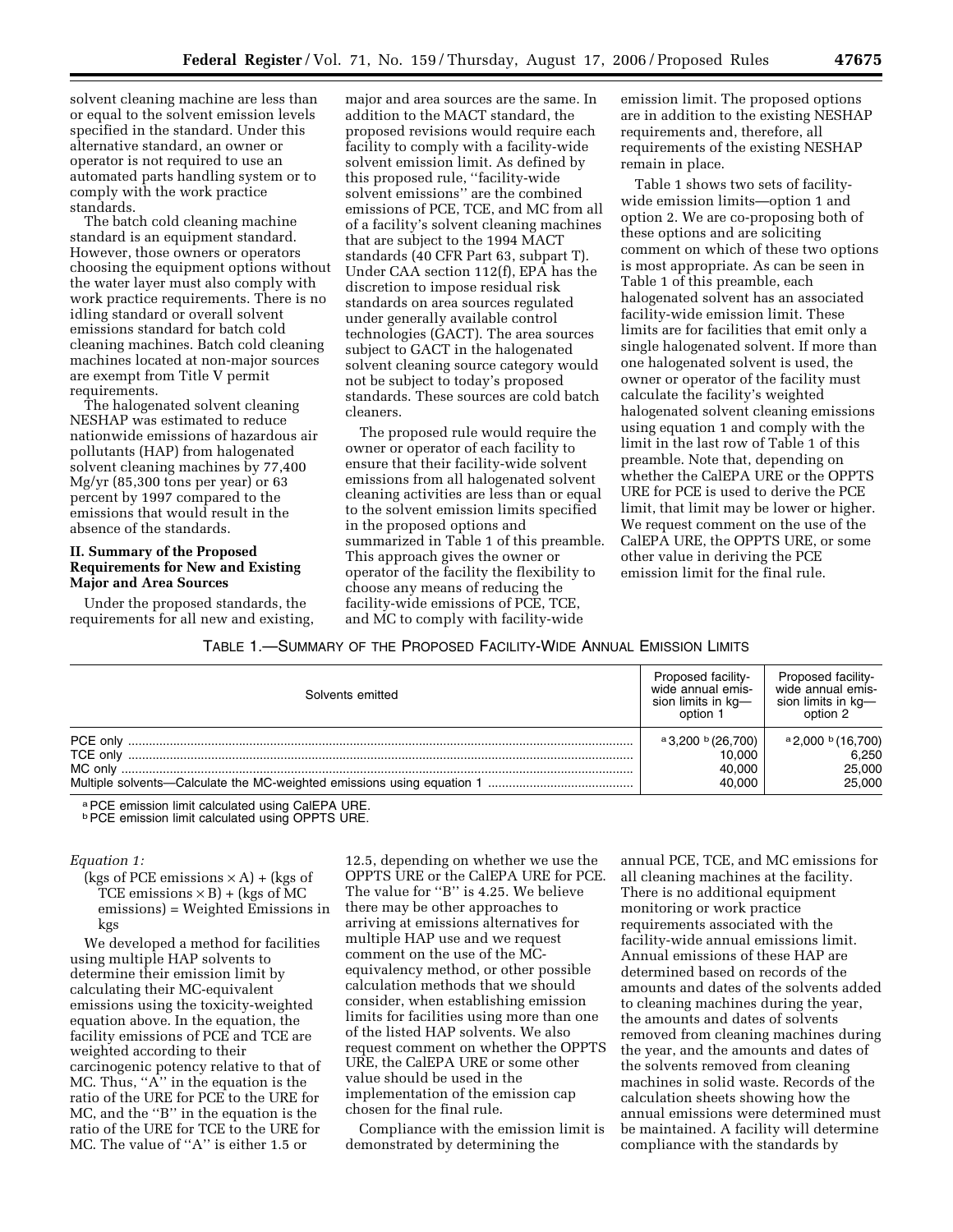comparing their annual MC-equivalent emissions versus the level in the final rule.

We believe owners and operators currently have information available to immediately determine if they would be in compliance with today's proposed emissions limits. Current recordkeeping requirements in 40 CFR subpart T section 63.467 require each owner and operator of solvent cleaning machines to maintain, for 5 years, estimates of solvent content and annual solvent consumption for each solvent cleaning machine and any calculations showing how monthly emissions or 3-month rolling average emissions were calculated. Moreover, current reporting requirements in 40 CFR subpart T Section 63.468 include an initial notification report, an initial statement of compliance report, annual compliance reports, and an exceedance report (required only when an exceedance occurs). In the initial notification report, owners and operators disclose an estimate of the annual halogenated HAP solvent consumption for each solvent cleaning machine. Furthermore, owners and operator submit annual reports that contain estimates of their solvent consumption for each solvent cleaning machine used during the period.

We believe that there are multiple ways in which facilities could comply with the proposed rule. Our analysis also shows that some affected facilities can easily reduce emissions and risks through solvent switching. Solvent switching, in this case, is switching from a high risk solvent to one with lower health risks. Facilities can also reduce emissions by reducing solvent use, and by using careful work practices and traditionally available control options to further reduce emissions. Increased diligence in controlling lids, installing freeboard chillers, increased drying times, installing closed loop systems, and increasing the freeboard ratio would allow the higher emitting higher risk facilities to achieve compliance with this proposed standard. The available information indicates that solvent switching, vapor capture, maintenance, reduced solvent use and limiting cleaning runs would be the primary components of any small decrease in costs.

In summary, we are proposing two options that cap facility-wide emissions at 40,000 and 25,000 kg/yr calculated as MC-equivalents.

## **III. Rationale for the Proposed Rule**

*A. What is our approach for developing residual risk standards?* 

Section 112(f)(2)(A) of the CAA states that if the MACT standards for a source emitting a:

''\* \* \* known, probable, or possible human carcinogen do not reduce lifetime excess cancer risks to the individual most exposed to emissions from a source in the category  $* * *$  to less than 1-in-a-million, the Administrator shall promulgate [residual risk] standards \* \* \* for such source category.''

Halogenated solvent cleaning facilities subject to the proposed amendments emit known, probable, and possible human carcinogens. The docket for today's proposed rule contains documentation of the EPA's determination that the risk to the individual most exposed to emissions from halogenated solvent cleaning is expected to exceed 1-in-a-million. Even if we were to quantitatively consider the uncertainty and variability in the exposure and modeling assumptions used to derive our estimate of the risk to the individual most exposed, such an analysis is unlikely to change any decisions that would be made based on that level of risk.

Following our initial determination that the individual most exposed to emissions from the source category considered exceeds a 1-in-a-million individual cancer risk, our approach to developing residual risk standards is based on a two-step determination of acceptable risk and ample margin of safety. We followed the Benzene NESHAP approach in making CAA section 112(f) residual risk determinations.1 Our approach for this source category is the same approach outlined in the National Emission Standards for the Benzene NESHP Final Rule, (54 FR 38044, September 14, 1989.

## *B. How did we estimate residual risk?*

The EPA's ''Residual Risk Report to Congress'' (EPA–453/R–99–011) provides the general framework for conducting risk assessments to support decisions made under the residual risk program. The approach used to assess the risks associated with our halogenated solvent cleaning facilities is

consistent with the technical approach and policies described in the Residual Risk Report to Congress. Details of the risk assessment performed in support of this proposal are presented below and provided in the risk document in the rulemaking docket.

1. How did we estimate the emission and stack parameters for these sources?

Three sources of data were used to characterize the source category for the residual risk assessment: EPA's 1999 National Emissions Inventory (NEI) database; a sample of MACT compliance reports obtained from states and EPA regions; and information compiled from Clean Air Act Title V permits. Together, these sources provided data for 2,672 unique cleaning machines at 1,167 unique facilities. The 1,167 facilities represent approximately 61 percent of the 1,900 total facilities estimated to be in the source category.

The majority of the data, approximately 90 percent, were obtained from the 1999 NEI database, (*i.e.*, the NEI provided data on 1,093 facilities). The types of data obtained from the NEI database include machine type (from SCC codes and unit descriptions), HAP emissions data, and stack characteristics. The compliance reports collected for the residual risk assessment provided information for 195 cleaning machines at 96 facilities. The types of data obtained from the compliance report include machine types, machines sizes, solvent consumption rates, HAP emissions data, compliance options, and control equipment choices. We gathered machine-specific data for continuous web cleaning machines from Title V permits and other sources. These data, which included 74 cleaning machines at seven facilities, were added to the cleaning machine data obtained from compliance reports.

Halogenated solvent cleaning machines are co-located with many and diverse types of industries. An analysis of MACT source category codes in the 1999 NEI data found that approximately 74 percent of the 1,093 halogenated solvent cleaning sources in our database are co-located with at least one other source category. Approximately 80 percent of the halogenated solvent emissions from solvent cleaning machines occurred at facilities where other source categories appeared to be co-located. However, because of the diversity of co-located source categories, this risk assessment evaluated the emissions coming from the degreasing operations only and did not consider emissions of HAPs that were identified

<sup>1</sup>This is confirmed by the Legislative History to CAA Section 112(f); see, *e.g.*, ''A Legislative History of the Clean Air Act Amendments of 1990,'' vol. 1, page 877 (Senate Debate on Conference Report) ''stating that: \* \* \* the managers intend that the Administrator shall interpret this requirement [to establish standards reflecting an ample margin of safety] in a manner no less protective of the most exposed individual than the policy set forth in the ''*Residual Risk Report to Congress*, March 1999.  $EPA-453/R-99-001$ , p.  $ES-11$ )".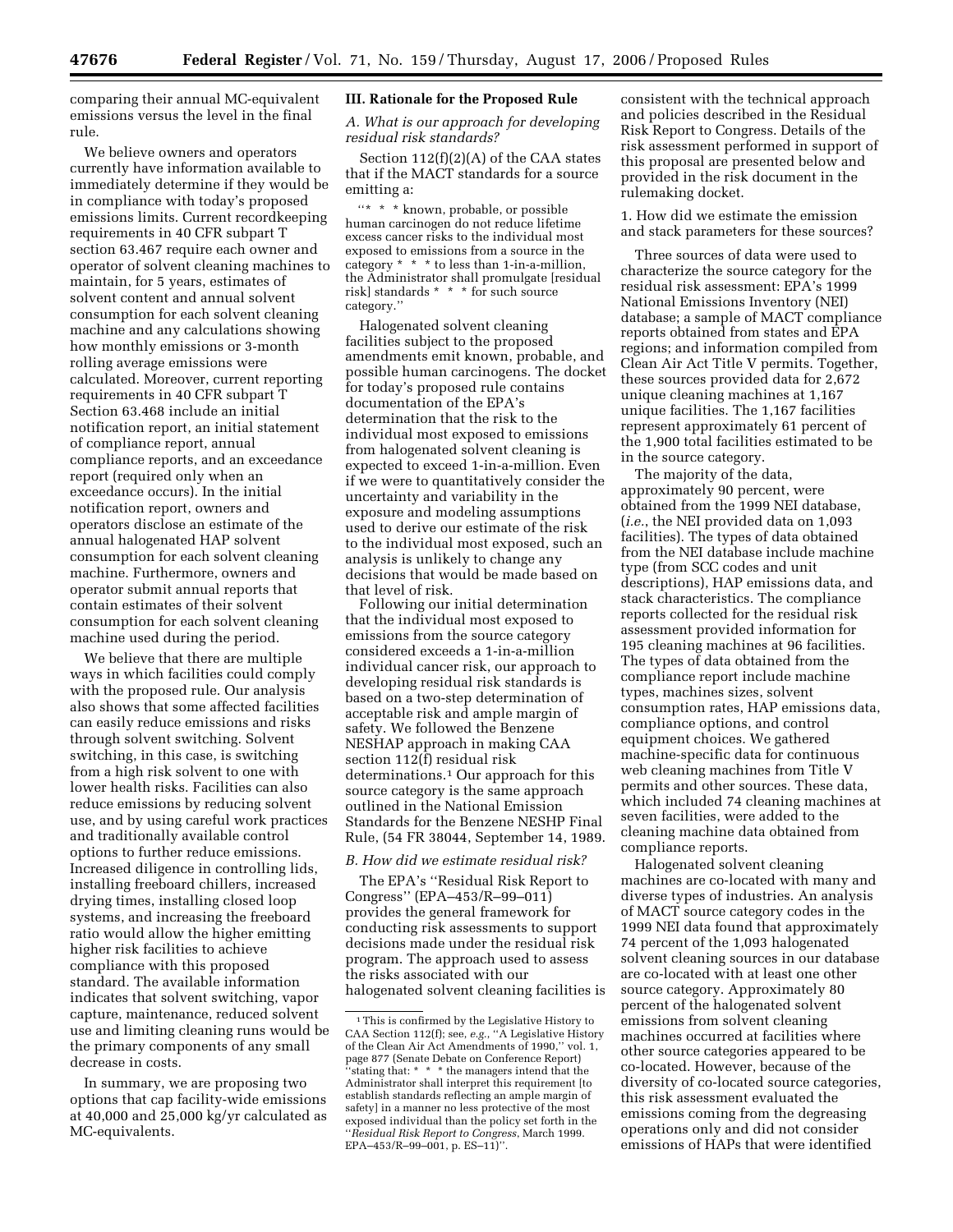for co-located, non-degreasing operations.

The residual risk assessment used HAP emissions data from the assessment database described above, (*i.e.*, the 1,167 facilities). These data were used to estimate the baseline residual risks for the facilities in the category and to evaluate regulatory options developed to look at further HAP emission reductions. Nearly all of the data reflects actual emissions (details of how EPA estimated emissions are discussed in the Risk Assessment for Halogenated Solvent Cleaning Source Category {Risk Assessment Support Document} located in the docket for this proposed rulemaking). In the few instances where we had the data to estimate the MACT allowable emissions and to compare those estimates with the emissions reported in NEI, the allowable emissions were, on average, a factor of 2 higher.

Compliance with the 1994 MACT is accomplished using one of three compliance options. Only two of the compliance options are based on a numerical limit and would allow estimates of MACT allowable emissions to be calculated if information on machine size were available. For these compliance options, allowable emission rates may exceed actual emissions. For the control equipment compliance option which does not include a numerical emission limit, allowable emissions cannot be estimated but could be considered equivalent to actual emissions. Approximately 58 percent of the facilities in our assessment (*i.e.*, those using the control equipment compliance option) would fall into this category.

Data obtained from MACT compliance reports required processing to prepare emissions rates for use in the residual risk assessment. The types of data and level of detail in the compliance reports varied depending upon which of the three MACT compliance options were chosen, the specific report type available (*e.g.*, initial notification report, annual compliance reports) available, and the report format. To use as much of the available information as possible, emission rate estimation methods were developed for various combinations of available data (see Appendix A in the Risk Assessment Support Document for details). These methods were used to estimate actual emissions rates for each cleaning machine. If more than one machine existed at a facility, the machine-level emission estimates were added together to yield facility-level totals.

NEI provides emission data for each HAP and emission point at a source and are reported in kilograms per year. For the residual risk assessment, NEI emission rates were used as obtained from NEI. No further processing of the data (*e.g.*, to standardized units) was needed. However, total facility-level emissions were calculated for each HAP when sources had multiple degreasing emission points (*i.e.*, multiple degreasing machines).

To fully represent the national coverage of these sources, we scaled results from the 1,167 facilities identified in our assessment database to the 1,900 facilities currently estimated to be in the source category. When this was done, the total estimated HAP emissions from the source category were approximately 16,000 tons per year. These emissions consist of 38 percent TCA, 35 percent TCE, 15 percent PCE, and 12 percent MC. The total estimated carcinogenic HAP emissions (MC, TCE and PCE) from the source category are approximately 9,700 tons/year.

MC emissions in 1999 were just over 1,300 tons from about 218 facilities, while in 2002, about 400 tons were emitted from 194 facilities, representing about a 70 percent decrease in emissions. About 11 percent of facilities using MC in 1999 ceased using MC or ceased degreasing operations altogether.

In 1999, TCE emissions were 3,000 tons from about 320 facilities. In 2002, TCE emissions had decreased 24 percent to 2,300 tons; however, the number of facilities using TCE increased 10 percent to 357.

In 1999, PCE emissions were estimated at about 1,300 tons from about 200 facilities, however by 2002, PCE emissions had increased approximately 73 percent to about 2,200 tons. There was a 10 percent drop in the number of facilities using PCE in 2002.

In 1999, about 3,700 tons of TCA were emitted from about 565 facilities. In 2002, TCA emissions were about 2,300 tons from 473 facilities, representing a 38 percent decrease in emissions and a 16 percent decrease in facilities using TCA.

In 1991, TCA dominated use with 62 percent of the halogenated solvent degreasing demand. By 1998, the demand for TCA had decreased by 87 percent. In a critical period between 1991 and 2002, TCA was being phased out while remaining stock-piles at facilities with non-essential activities were being used until depleted. In the 2002 NEI, there were decreases in emissions of TCA, MC and TCE (by about 1,400 tons, 900 tons, and 700 tons, respectively) compared to 1999 NEI). From 1999 to 2002, emissions of

PCE increased 73 percent (by about 900 tons). Overall emissions data for the total of all four HAP from 1999 to 2002 indicated a 23 percent reduction in total emissions and an 8 percent decrease in the number of facilities.

Therefore, although it appears that between 1999 and 2002, decreases in use of TCA, MC and TCE were partially offset by increases in PCE use. This was due to switching HAP solvents, switching to other non-HAP cleaning technologies, and elimination of solvent cleaning altogether.

2. How did we estimate the atmospheric dispersion of emitted pollutants?

A nationwide, multi-facility version of EPA's Human Exposure Model, HEM-Screen, was used to assess chronic exposure and risk. HEM-Screen contains an atmospheric dispersion model with meteorological data and year 2000 population data at the census block level from the U.S. Bureau of Census. HEM-Screen includes meteorological data for 348 stations across the U.S. The model selects the meteorological data for the station closest to each facility and uses this to estimate long-term (*i.e.,*  annual average or greater) ambient concentrations of pollutant air emissions for nodes on a radial grid surrounding each facility. HEM-Screen then estimates concentrations at individual census block centroid locations within this grid from the modeled concentration results for grid nodes.

For assessment of risk and hazard from chronic exposures, it was assumed that the total annual emissions derived for each facility were evenly distributed over the course of a year (*i.e.,* a constant emission rate).

Although the HEM-Screen model can accommodate source-specific release parameters, the same values were used for stack height, stack diameter, exit gas velocity, and exit gas temperature for all sources. The release parameters used for the risk assessment were derived from data obtained from the 1999 NEI. All emissions in the analysis were modeled as point source releases emitted from vertical stacks. The 1999 NEI includes release parameters for approximately 611 (out of the 1,093) facilities. The arithmetic mean values for each parameter were used in this analysis as representative values for stack height, stack diameter, exit gas velocity, and exit gas temperature. A maximum modeling radius of 20 km around each facility was used, and flat terrain was assumed for all facilities (*e.g.*, no complex terrain was included in the modeling).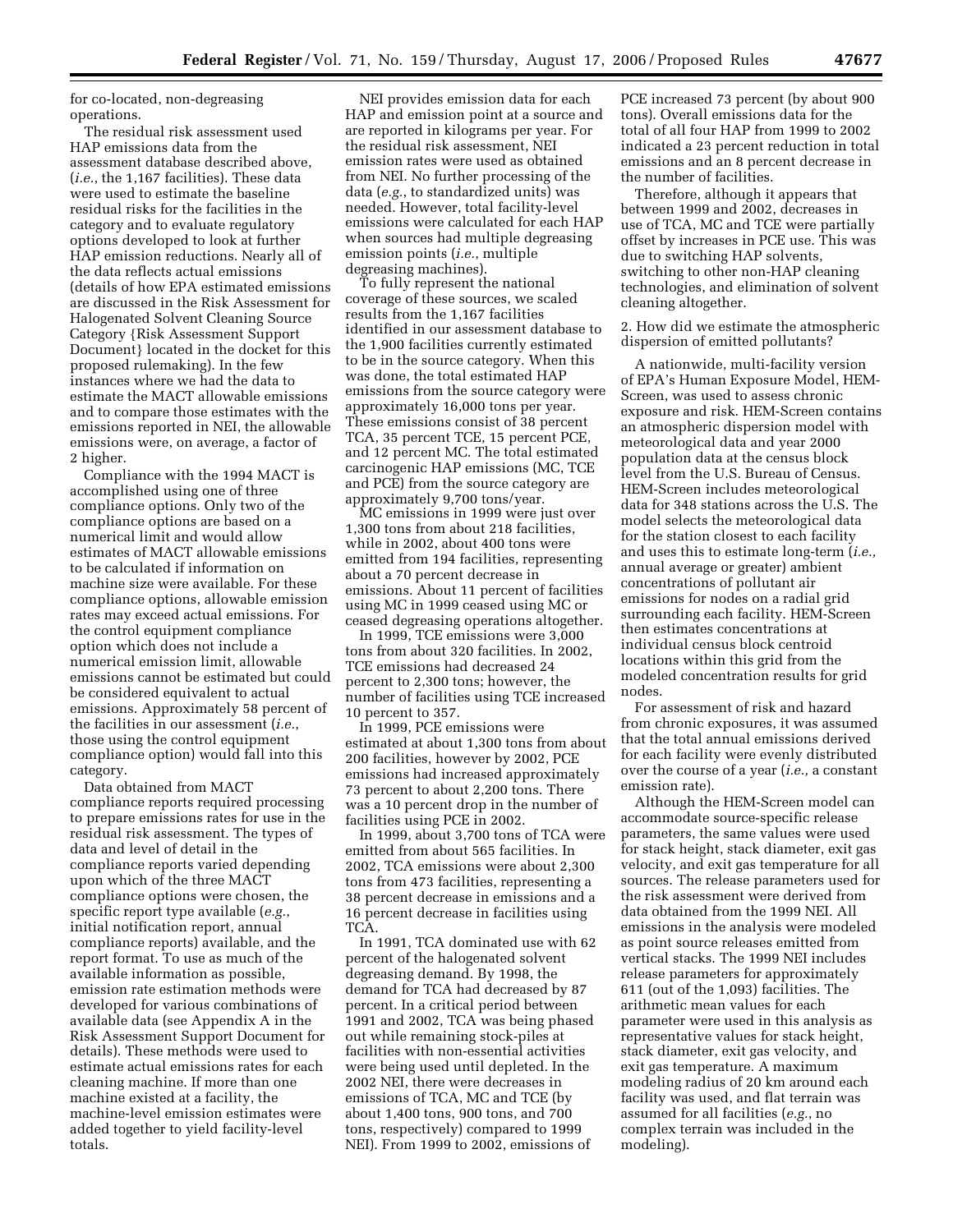No adjustments were made to the estimated ambient concentrations for reactivity of the HAPs being assessed. The exposures of most interest for this chronic assessment (*i.e.,* exposures that occur at the point of maximum impact and other exposures that result in appreciable cancer risks) occur in the immediate vicinity of the source and within a short time period of release (*i.e.,* minutes). Therefore, the impact of reactivity of the HAPs is relatively insignificant in the context of this exposure scenario.

3. How were cancer and noncancer risks estimated?

The residual risk analysis addresses halogenated solvent cleaning machines subject to the 1994 MACT standards (40 CFR Part 63, subpart T) and estimates potential risks due to HAP emissions from sources that emit one or more of the regulated HAPs that are still used (*i.e.,* MC, PCE, TCE and TCA). The risk assessment did not include the HAPs carbon tetrachloride and chloroform because their use was phased out in 1996.

The assessment only considered the inhalation pathway as the primary route

of exposure for humans because all of the four remaining HAPs are highly volatile compounds. In addition, multimedia fugacity modeling results indicate that the majority (over 99 percent) of each of these four source category HAP partitions preferentially to air rather than water, soil, or sediment (Risk Assessment Support Document). Some persistent and bioaccumulative (PB) substances can also pose human health risks via exposure pathways other than inhalation. EPA has developed a list of PB HAPs based on information developed under the Pollution Prevention Program, the Great Waters program, and the Toxics Release Inventory and additional analysis conducted by OAQPS. None of the four HAPs found in halogenated solvent cleaning machine vapors are included on this list. Consequently, exposures to these four HAPs via non-inhalation pathways were assumed to be minimal for this source category, and a quantitative risk characterization for multi-pathway exposures to humans was not carried out as a part of the residual risk assessment.

We evaluated the potential for these HAPs to pose risks to the environment by conducting a screening-level ecological risk assessment for the baseline scenario. This assessment was intended to determine if HAPs emitted from these facilities pose a risk to ecological receptors including threatened and endangered species. The scope of the ecological screen was based on the fact that the HAPs emitted are all volatile and were shown to preferentially partition to air rather than soil or water, (*i.e.,* the majority of the HAPs emitted (over 99 percent) will remain in the atmosphere rather than deposit onto soil, plants, or aqueous environments. A more detailed explanation of this screening assessment may be found in the Residual Risk support document.

The analysis estimated the potential for emissions from this source category to result in increased cancer risk and chronic and acute (*i.e.,* one-hour) noncancer hazard. Table 2 of this preamble outlines the cancer and chronic noncancer dose-response values we used on the analysis.

# TABLE 2.—CANCER AND CHRONIC NON-CANCER DOSE-RESPONSE VALUES

| <b>HAP</b>        | Chronic reference<br>concentration or (RfC)<br>similar value<br>(mg/m <sup>3</sup> ) |                | <b>Cancer Unit Risk</b><br>(URE)<br>Estimate<br>$(µq/m^3)$ <sup>-1</sup> |                                        |
|-------------------|--------------------------------------------------------------------------------------|----------------|--------------------------------------------------------------------------|----------------------------------------|
|                   | Value                                                                                | Source         | Value                                                                    | Source                                 |
| Perchloroethylene | 1.0 <sub>1</sub><br>0.27                                                             | ATSDR<br>ATSDR | 4.7E-07<br>$5.9E - 06$<br>$7.1E - 07$                                    | <b>IRIS</b><br>CAL and<br><b>OPPTS</b> |
|                   | 0.6                                                                                  | CAL<br>CAL     | $2.0E - 06$                                                              | CAL                                    |

#### **Notes:**

Source: EPA's air toxics Web site at *http://www.epa.gov/ttn/atw/toxsource/summary.html,* table 1 (values for assessing long-term inhalation risks) dated February 28, 2005. Specific source abbreviations: IRIS = EPA's Integrated Risk Information System; ATSDR = Agency for Toxic Substances and Disease Registry: CAL = California Environmental Protection Agency; OPPTS = Office of Prevention, Pesticides and Toxic Substances. The dash (-) for 1,1,1,-trichloroethane indicates that there are no data available at this time to indicate that this HAP is a carcinogen: the current EPA weight-of-evidence for carcinogenicity for this HAP is ''D'' (not classifiable). This HAP was not considered in the risk analysis for carcinogenic effects.

Estimates of maximum individual cancer risk and chronic noncancer hazard index (HI) were calculated for each census block around each source by multiplying the long-term concentrations at each block by the appropriate cancer URE and summing or by dividing those concentrations by the appropriate reference concentration (RfC) and summing, respectively. The total number of people exposed at various risk and chronic HI levels were compiled to provide a distribution of population risks.

Acute (short-term) exposures to HAPs were estimated using EPA's SCREEN3

model. SCREEN3 is a single source Gaussian plume model which predicts the off-site maximum, short-term (onehour) ambient concentrations of emitted HAPs at any distance from the source irrespective of population locations. To estimate maximum short-term emission rates, annual emission rates were adjusted using an assumed operating schedule of 8 hours/day, 260 days/year. The receptor location evaluated for the acute exposure analysis assumed that individuals may spend brief amounts of time at any location around a facility even though they may not reside in those locations. The maximum one-hour

ambient concentrations were compared to acute non-cancer dose-response values to obtain an estimate of the potential for acute non-cancer hazard.

4. What factors are considered in the risk assessment?

The risk assessment was designed to generate a series of risk metrics that would provide information for a regulatory decision. The metrics include both the maximum individual risk (MIR) and the population distribution of risk, the latter providing perspective on the potential public health impact by addressing each of the following questions: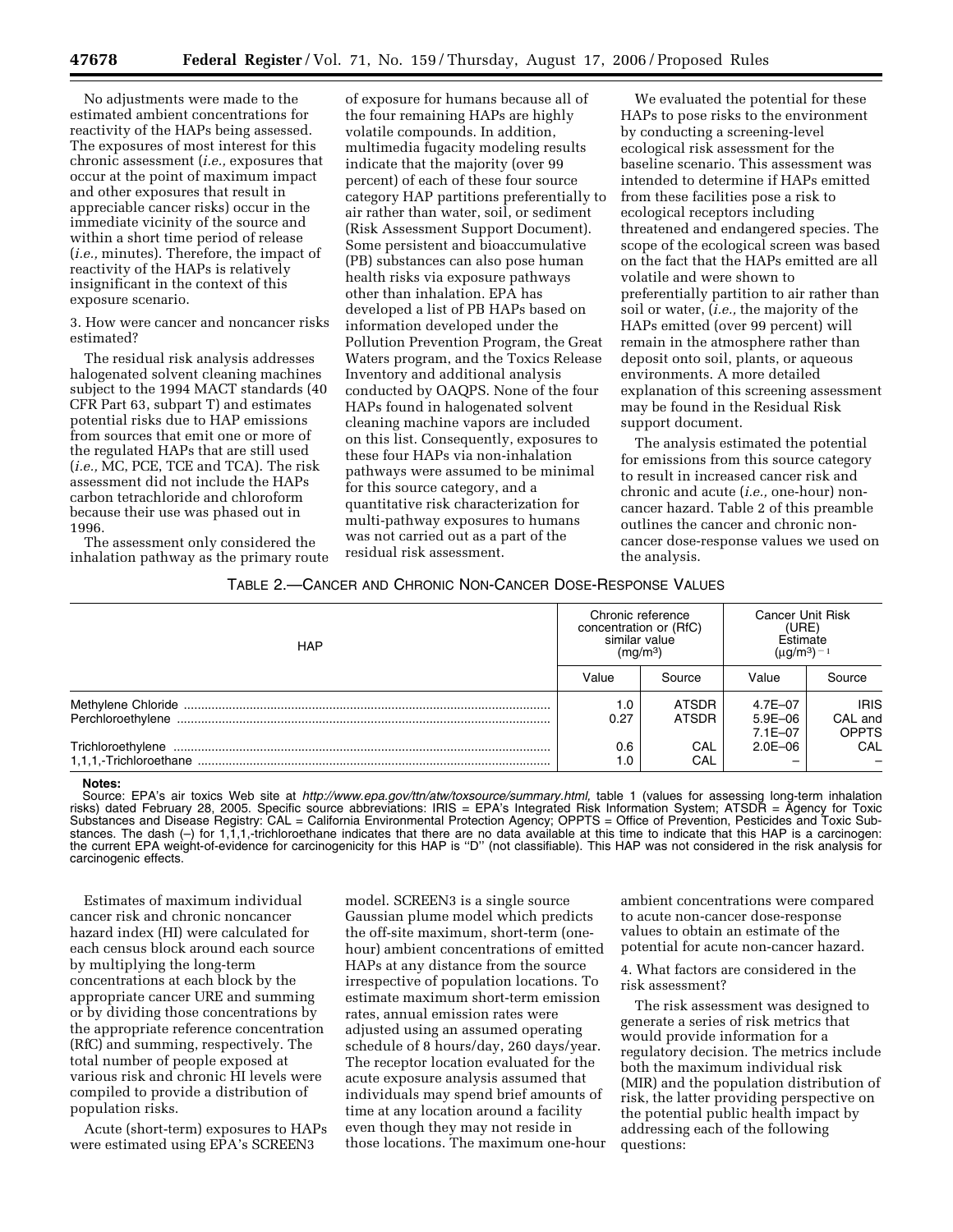• How many people living around the halogenated solvent cleaning facilities have potential risks greater than 1-in-amillion and other risk levels?

• What is the estimated cancer incidence in the population due to emissions from these facilities?

Background exposures from other local or long-distance sources were not considered in the determination of incremental residual risk. To estimate the maximum individual risk (MIR), we assumed that people were continuously exposed for a lifetime of 70 years to the model-predicted ambient concentration at a census block around that facility. To better estimate the distribution of exposures and risks across the population, we developed an approach using a Monte Carlo simulation method (see Appendix F of the Risk Assessment Support Document for details) which accounts for variations in residency time.

#### *C. What are the results of the baseline risk assessment?*

The baseline residual risk assessment for the halogenated solvent cleaning source category used HAP emissions data from an assessment database that included 1,167 sources. This assessment

database represents approximately 61 percent of the 1,900 facilities in the source category. Estimates of maximum individual cancer risk and chronic noncancer hazard as well as distributions of cancer risks and noncancer hazards across the exposed populations were calculated for each facility. Results presented in this section have been scaled-up proportionally to reflect results for the 1,900 facilities in the source category. In addition, the risk results for the population risk distributions are estimated to reflect varying exposure durations due to the variability in residency times.

Table 3 of this preamble summarizes the estimated lifetime cancer risk results for the baseline level of emissions. The table shows the number of people in the exposed population and the number of halogenated solvent cleaning facilities that are associated with various levels of lifetime cancer risk. Depending on which cancer potency value is used for PCE, the highest risk to an individual living in the vicinity of any of the halogenated solvent cleaning facilities (the MIR) is between 90-in-a-million and about 200-in-a-million. For the exposed population within 20 kilometers to the facilities, the number

of people with risks greater than or equal to 1-in-a-million is as high as 5,900,000 people (using the CalEPA URE for PCE), with between zero and 90 of these exposed to risks greater or equal to 100-in-a-million. The annual cancer incidence is estimated to be between 0.2 and 0.4 cases per year. The numbers of facilities in the source category which pose various levels of maximum individual lifetime cancer risks are presented in Table 3 of this preamble (using the CalEPA potency for PCE). These results show that source category emissions from 539 facilities (approximately 28 percent of the sources in the source category) were estimated to pose a maximum incremental increase in lifetime cancer risk at or above 1-in-a-million. Of the 539 facilities, 124 were found to pose a maximum cancer risk greater than or equal to 10-in-a-million and seven of these facilities were estimated to pose a maximum cancer risk of 100-in-amillion or more. Six-hundred ninety facilities emit only the non-carcinogen TCA and, therefore, pose no cancer risk. The estimated numbers of facilities above each risk level will decrease using the OPPTS URE for PCE.

TABLE 3.—POPULATION RISK DISTRIBUTION AND NUMBER OF FACILITIES AT VARIOUS LEVELS OF RISK—BASELINE (SCALED TO NATIONAL LEVEL)1—USES CALEPA CANCER POTENCY FOR PCE 6

| Estimated lifetime cancer risk<br>(in-a-million) | National-scale<br>population $23$ | Number of fa-<br>cilities in the<br>source cat-<br>egory with<br>maximum esti-<br>mated risk at<br>the Specified<br>level <sup>4</sup> |
|--------------------------------------------------|-----------------------------------|----------------------------------------------------------------------------------------------------------------------------------------|
|                                                  | 86                                |                                                                                                                                        |
|                                                  | 42,000                            | 117                                                                                                                                    |
|                                                  | 5.900.000                         | 415                                                                                                                                    |
|                                                  | 200.000.000                       | 51.361                                                                                                                                 |

<sup>1</sup> Represents the estimated numbers of people residing in census blocks with concentrations associated with risks at the designated risk level.<br><sup>2</sup> National-scale population estimated for this source category by multiplyi

These population numbers are estimated to reflect residency time (exposure duration) variations.

4Estimated by multiplying the number of sources at the specified cancer risk level (in Table B–1 of the Risk Assessment Support Document) by 1,900/1,167.<br><sup>5</sup> Calculated as 671 (sources at < 1 in-a-million risk) plus 690 (sources that emit the non-carcinogen TCA only).

6Use of OPPTS URE for PCE will lower risk impacts.

We also evaluated the potential for adverse health effects other than cancer. Calculated chronic noncancer HIs were below 1 for all 1,167 facilities included in the risk assessment. The highest HI was estimated to be 0.2. Given these results, it is expected that chronic noncancer HIs would be below one for all 1,900 facilities in the source category.

An ecological screening assessment to assess the inhalation risk to potential terrestrial receptors was conducted to determine if there were any potentially

significant ecological effects that warranted a more refined level of analysis. Maximum long-term air concentrations of HAPs at the most exposed census block centroid were used as the exposure concentrations, and estimated exposure concentrations were compared to health protective ecological toxicity screening values. Calculated hazard quotients associated with terrestrial ecological receptors were well below one for all HAPs at all facilities. Because of the health-

protective assumptions used in this assessment, and the fact that these HAPs are not persistent, bioaccumulative, or likely to deposit on soil, plants, or water, it is believed that the ecological screening values developed would also be protective of ecological receptors that are threatened or endangered.

We acknowledge that there are uncertainties, as well as conservatism in various aspects of risk assessment due to the use of some modeling and exposure assumptions. Specific possible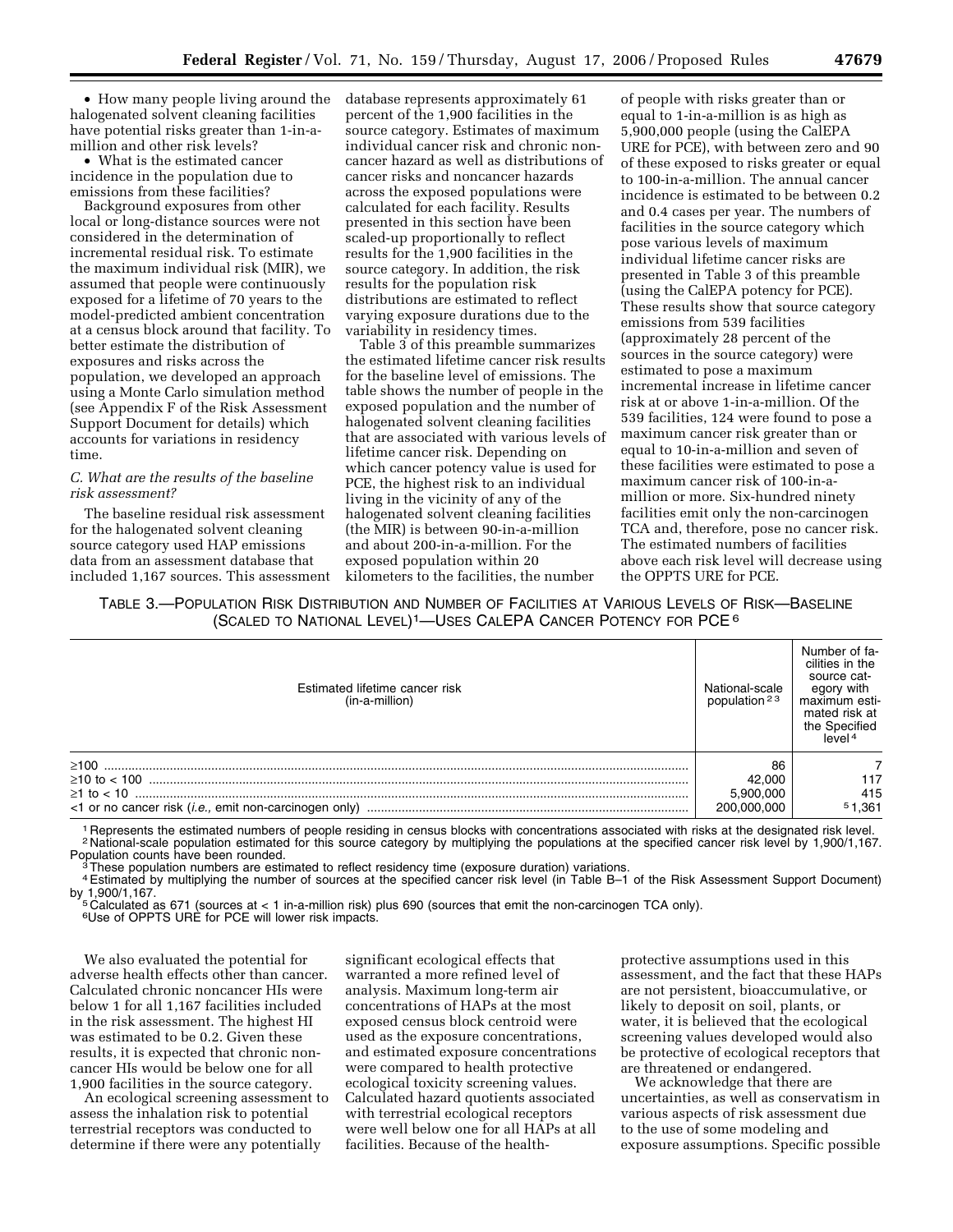uncertainties in the risk assessment include: The size of the source category, use of actual versus allowable emissions, lack of source specific data on peak emissions, and modeling uncertainties (*e.g.*, meteorology, emission point locations, release parameters, urban versus rural dispersion, population size and exposure, co-location issues, and dose response values). A detailed analysis of each of the possible sources of uncertainty in the risk analysis is contained in the Risk Assessment Support Document, available in the docket for this rulemaking.

#### *D. What is our proposed decision on acceptable risk?*

In the 1989 Benzene NESHAP (54 FR 38044, September 14, 1989), the first step of the ample margin of safety framework is the determination of acceptability (*i.e.*, are the estimated risks due to emissions from these facilities ''acceptable''). This determination is based on health considerations only. The determination of what represents an ''acceptable'' risk is based on a judgment of ''what risks are acceptable in the world in which we live'' (54 FR 38045, September 14, 1989), quoting the Vinyl Chloride decision, recognizing that our world is not risk-free.

In the 1989 Benzene NESHAP (54 FR 38044, September 14, 1989), we determined that a maximum individual risk of approximately 100-in-a-million should ordinarily be the upper end of the range of acceptable risks associated with an individual source of emissions. We defined the maximum individual risk as the estimated risk that a person living near a plant would have if he or she were exposed to the maximum pollutant concentrations for 70 years. We explained that this measure of risk is an estimate of the upper bound of risk based on health protective assumptions, such as continuous exposure for 24 hours per day for 70 years. We acknowledge that maximum individual risk ''does not necessarily reflect the true risk, but displays a conservative risk level which is an upper bound that is unlikely to be exceeded.''

Understanding that there are both benefits and limitations to using maximum individual risk as a metric for determining acceptability, the Agency acknowledged in the 1989 Benzene NESHAP (54 FR 38044, September 14, 1989), that ''consideration of maximum individual risk \* \* \* must take into account the strengths and weaknesses of this measure of risk.'' Consequently, the presumptive risk level of 100-in-amillion provides a benchmark for

judging the acceptability of maximum individual risk, but does not constitute a rigid line for making that determination. In establishing a presumption for the acceptability of maximum individual risk, rather than a rigid line for acceptability, we explained in the Benzene NESHAP that risk levels should also be weighed with a series of other health measures and factors, discussed below.

We estimate that the maximum individual lifetime cancer risk (discussed below) associated with the 1994 national emission standards for halogenated solvent cleaning is between 90 and 200-in-a-million. In making the decision on the acceptability of the MIR risk level seen in this assessment, the Benzene NESHAP explains that additional factors may be considered along with the MIR. These factors can include the number of people exposed within each individual lifetime risk range, associated incidence of cancer, the policy assumptions and uncertainties, the weight of the scientific evidence for human health effects and other quantified or unquantified health effects. The principal reasons that lead us to believe that the MIR is acceptable are the following: the maximum risk could be as high as 90 to 200 in-a-million, just above the presumptive acceptable level; at least 95 percent of the exposed population have risks below 1-in-amillion; at most, only about 90 people in the exposed population near only 7 of the 1,900 facilities are estimated to be exposed at risk levels above 100 in-amillion; and the annual incidence of cancer resulting from the limits in the 1994 national emission standards is between 0.2 and 0.40 cases per year. In addition, no significant noncancer health effects or adverse ecological impacts are anticipated at this level of emissions.

Therefore, we have decided that the risks associated with the limits in the 1994 national emission standards are acceptable.

#### *E. What is our proposed decision on ample margin of safety?*

In the second step of the ample margin of safety framework we considered setting standards at a level which may be equal to or lower than the acceptable risk level and which protects public health with an ample margin of safety. In making this determination, we considered the estimate of health risk and other health information along with additional factors relating to the appropriate level of control, including costs and economic impacts of controls,

technological feasibility, uncertainties, and other relevant factors.

1. What risk reduction alternatives did EPA evaluate?

Six emission levels were developed to evaluate reductions in residual risk if post-MACT emissions (*i.e.*, baseline emissions) were controlled further. The emission levels are not based on specific emission control technologies or practices. The alternatives are a range of maximum facility-wide emissions levels (emission limits or ''caps''). The emission levels would apply to the total emissions from all of a facility's solvent cleaning machines that are subject to the 1994 MACT standards (40 CRF Part 63, subpart T). We believe that solventswitching and traditional technologies and practices, implemented for further post-MACT control of HAP emissions, could achieve these emissions levels.

Emission levels for the proposed regulatory options were derived based on the risk assessment results for the baseline level. To develop the proposed risk-based alternatives, all emissions rates in the assessment database were first converted to MC-equivalents based on the relative cancer potency of the HAPs emitted. The cancer potencyweighted MC-equivalent emissions rate was calculated as the estimated emissions for the HAP in kg/yr or lb/yr times the unit risk estimate (URE) for the HAP divided by the URE for MC.

For the purpose of calculating MCequivalent emissions as well as the risk impacts of the various control scenarios, we have used the upper end of the URE range (CalEPA) for PCE. We also describe how the risk impacts might change if the OPPTS URE is used. For purposes of implementing any control option in the final rule, we take comment on the use of the OPPTS URE, the CalEPA URE, or some other value in implementing the final rule.

The six levels are summarized below:

• 100,000 level—Sources would reduce MC-equivalent emissions to no more than 100,000 kg/yr (220,000 lbs/ yr).

• 60,000 level—Sources would reduce MC-equivalent emissions to no more than 60,000 kg/yr (132,000 lbs/yr).

• 40,000 level—Sources would reduce MC-equivalent emissions to no more than 40,000 kg/yr (88,000 lbs/yr).

• 25,000 level—Sources would reduce MC-equivalent emissions to no more than the 25,000 kg/yr (55,000 lbs/ yr).

• 15,000 level—Sources would reduce MC-equivalent emissions to no more than 15,000 kg/yr (33,000 lbs/yr).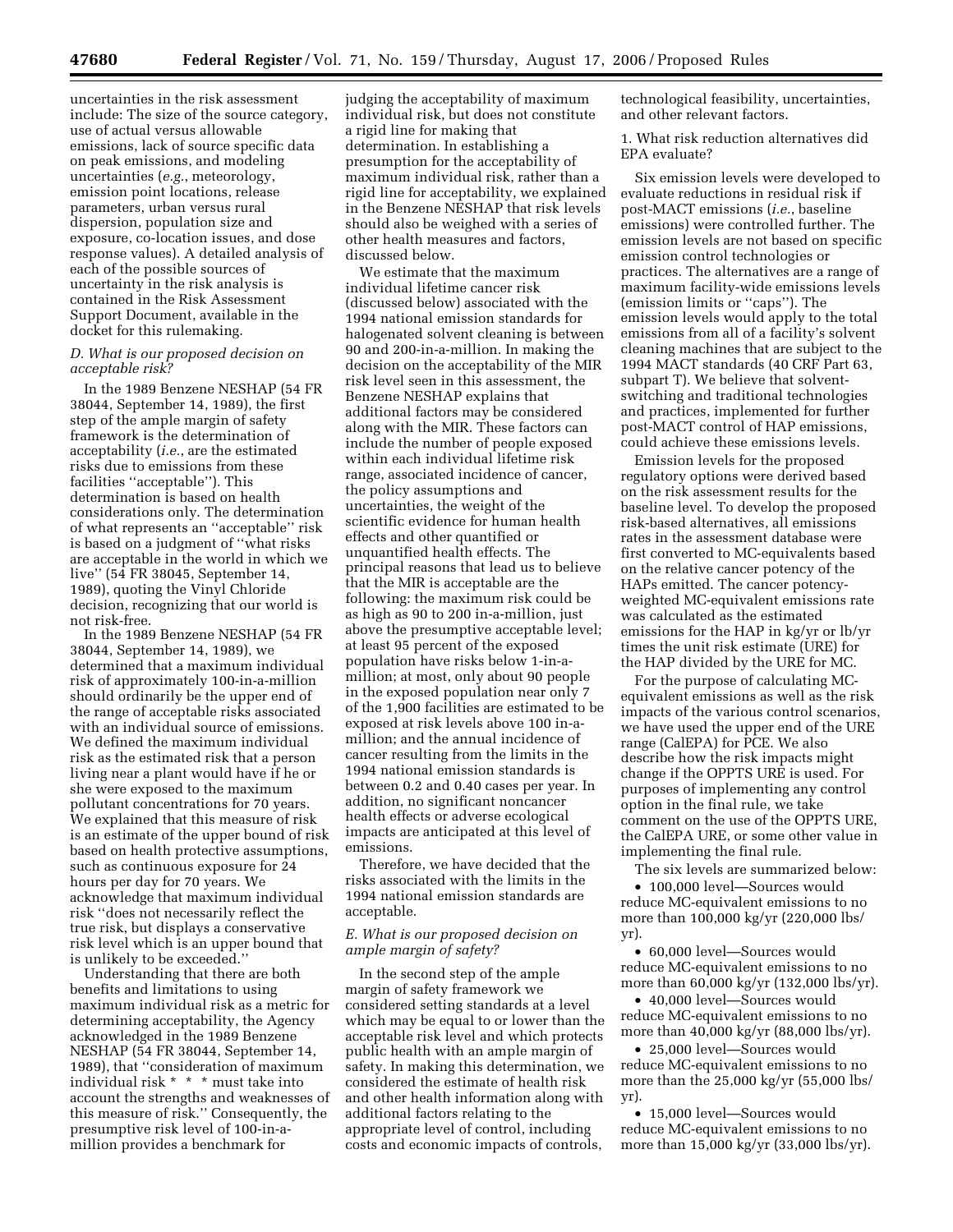• 6,000 level—Sources would reduce MC-equivalent emissions to no more than 6,000 kg/yr (13,200 lbs/yr).

Table 4 of this preamble shows that the decrease in MIR ranges from 75 percent with a 100,000 kg/yr emission level (*i.e.*, from 200-in-a-million baseline to 50-in-a-million) to 99 percent with an emission level of 6,000 kg/yr (*i.e.*, from 200-in-a-million baseline to 3-in-a-million). The corresponding annual incidence

estimates decrease over the range from 35 percent for the 100,000 kg/yr emission level to 90 percent for the 6,000 kg/yr level. Likewise, there are large shifts in the number of people with risks greater than or equal to onein-a-million to below one-in-a-million. The reduction in population with risks greater than or equal to one-in-a-million ranges from 66 percent for the 100,000 kg/yr emission level to over 99 percent for the 6,000 kg/yr level.

Table 5 of this preamble presents the number of facilities at estimated cancer risk levels for the emission levels. Baseline results are provided for comparison. Numbers represent national-scale estimates (*i.e.*, the numbers of facilities were scaled by a factor of approximately 1.6) and the higher-end of the cancer potency range (CalEPA) for PCE was used.

# TABLE 4.—CANCER RISK RESULTS—BASELINE VS. EMISSION LEVELS

[Scaled to National Level]

|                                           | <b>Baseline</b> | Emission Levels (max MC-equivalent emissions in kg/yr) |           |                                             |                                |         |          |
|-------------------------------------------|-----------------|--------------------------------------------------------|-----------|---------------------------------------------|--------------------------------|---------|----------|
| Cancer risk results                       | (no control)    | 100.000                                                | 60.000    | Proposed<br>option 1<br>40.000              | Proposed<br>option 2<br>25,000 | 15.000  | 6.000    |
| Maximum Individual Risk (in-a-million)    | 200             | 50                                                     | 30        | 20                                          | 10                             | 8       | 3        |
|                                           | 0.40            | 0.26                                                   | 0.21      | 0.17                                        | 0.13                           | 0.09    | 0.04     |
| Estimated Lifetime Cancer Risk (in-a-mil- |                 |                                                        |           |                                             |                                |         |          |
|                                           |                 |                                                        |           | Estimated National Population <sup>12</sup> |                                |         |          |
|                                           | 5.900.000       | 2,000,000                                              | 1,200,000 | 630.000                                     | 200.000                        | 200.000 | 8,200    |
|                                           | 42.000          | 5.100                                                  | 1.400     | 700                                         | 67                             |         | $\Omega$ |
|                                           | 86              | 0                                                      |           |                                             |                                |         | $\Omega$ |
|                                           | 5.942.086       | 2.005.100                                              | 1.201.400 | 630.700                                     | 200.067                        | 200.000 | 8,200    |

#### **Notes:**

1 National population estimated for this source category by multiplying the populations at the specified cancer risk level by 1,900/1,167. Population counts for the individual risk bins have been rounded to two significant figures. 2These population numbers reflect residency time (exposure duration) variations.

# TABLE 5.—NUMBER OF FACILITIES AT VARIOUS LEVELS OF RISK—BASELINE VS. EMISSION LEVELS [Scaled to National Level]

| <b>Estimated Lifetime Cancer Risk</b><br>(in-a-million) | Number of Facilities in the Source Category at the Estimated Risk Level <sup>1</sup> |                                                                  |           |                                |                                |        |                      |  |  |
|---------------------------------------------------------|--------------------------------------------------------------------------------------|------------------------------------------------------------------|-----------|--------------------------------|--------------------------------|--------|----------------------|--|--|
|                                                         | Baseline                                                                             | <b>Emission Levels</b><br>(max MC-equivalent emissions in kg/yr) |           |                                |                                |        |                      |  |  |
|                                                         | (no control)                                                                         | 100.000                                                          | 60,000    | Proposed<br>Option 1<br>40.000 | Proposed<br>Option 2<br>25,000 | 15.000 | 6,000                |  |  |
|                                                         | 117<br>415                                                                           | 85<br>453                                                        | 57<br>477 | 29<br>501                      | 492                            | 461    | 0<br>$\Omega$<br>239 |  |  |
| $<$ 1 or no cancer risk ( <i>i.e.</i> , facilities emit | l.361                                                                                | .362                                                             | .366      | 1.369                          | 1.402                          | 1.439  | 1,660                |  |  |

#### **Notes:**

1Estimated by multiplying the number of facilities at the specified cancer risk level by 1,900/1,167.

2 Calculated as facilities at < 1-in-a-million risk plus 690 (facilities that emit the non-carcinogenic TCA only).

We have not at this time estimated population risks for these scenarios using the lower end of the cancer potency range (OPPTS) for PCE. However, if we had, the following would be observed:

• Baseline MIR for the source category will drop to 90, but MIR values for each of the control scenarios will remain roughly the same—this is due to the fact that, with a toxicity-equivalent emission cap, MIR becomes directly proportional to MC-equivalent emissions (see Table 4 of this preamble).

• Baseline cancer incidence will drop by about half, as will that for each of the control scenarios.

• Population numbers above 1-in-amillion will drop, but we cannot say how much.

• The numbers of facilities affected by each control scenario will drop, as some PCE emitters will already fall below the emissions cap at baseline.

For the two proposed options, we will calculate refined population and facility risk estimates using the OPPTS URE values for PCE in the final rule.

2. What are the costs of the proposed alternatives?

The second step in the residual risk decision framework is the determination of standards with corresponding risk levels that are equal to or lower than the acceptable risk level and that protect public health with an ample margin of safety. In the ample margin decision, the Agency considers all of the health risk and other health information considered in the first step. Beyond that information, EPA considers additional factors relating to the appropriate level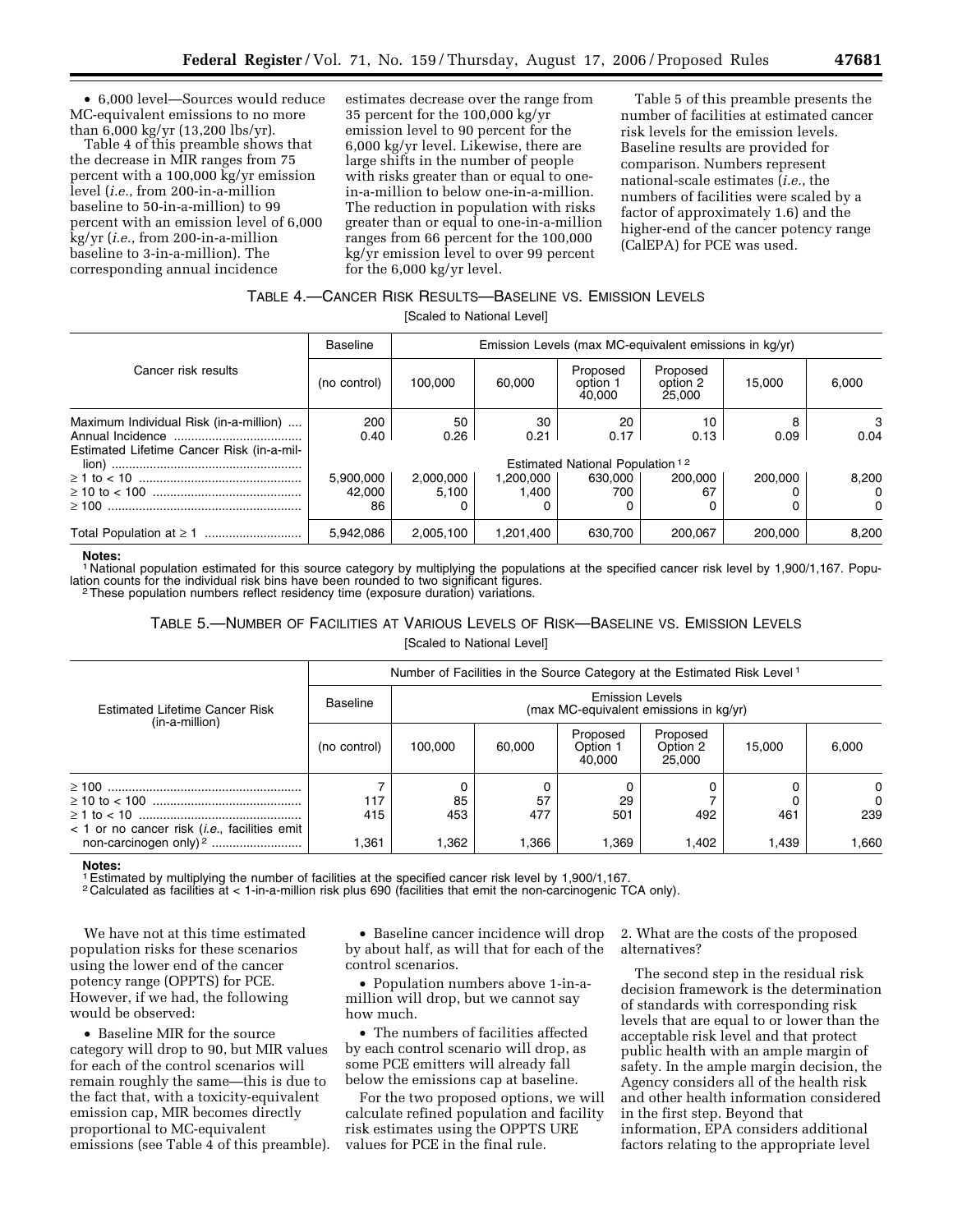of control, including costs and economic impacts of controls, technological feasibility, uncertainties, and any other relevant factors. As indicated above in Tables 4 and 5 of this preamble, we developed a range of emission levels and assessed their corresponding risk to determine the

public health significance of possible further control. Before selecting our two proposed options, we considered the costs of each of the six alternative emission levels in providing various degrees of emission reduction. Table 6 of this preamble summarizes the costs, emission reductions, and the

incremental costs for the control alternatives. When estimating the cost impacts for the various alternatives, the CalEPA URE for PCE was used to calculate MC-equivalents. Use of the OPPTS value will reduce capital costs and solvent saving for each of the alternatives.

#### TABLE 6.—COSTS FOR EMISSION LEVEL OPTIONS

| Emission Limit Alternative MC-equivalent kg/yr | Total<br>Capital<br>Costs<br>$(S$ million) | Total<br>Annualized<br>Capital<br>and Oper-<br>ation and<br>Mainte-<br>nance<br>Cost<br>$$$ million) | Total<br><b>HAP</b><br>Emission<br>Reduction<br>(tons/yr) | Total An-<br>nual Sol-<br>vent<br>(Savings)<br>$$$ million) | Total An-<br>nual<br>Emission<br>Control<br>Costs or<br>(Savings)<br>$$$ million) | Incre-<br>mental<br>Cost per<br>Ton of<br><b>HAP</b><br>(\$/ton) |
|------------------------------------------------|--------------------------------------------|------------------------------------------------------------------------------------------------------|-----------------------------------------------------------|-------------------------------------------------------------|-----------------------------------------------------------------------------------|------------------------------------------------------------------|
|                                                | 21.7                                       | 2.1                                                                                                  | 4.031                                                     | (7.4)                                                       | (5.2)                                                                             | (1,292)                                                          |
| 60.000<br>40.000                               | 31.5<br>50.9                               | 3.0<br>\$4.9                                                                                         | 4,903<br>5,911                                            | (9.1)<br>(11.1)                                             | (5.9)<br>(5.9)                                                                    | (826)<br>16                                                      |
| 25.000                                         | 79.8                                       | 7.6                                                                                                  | 6.778                                                     | (12.8)                                                      | (4.9)                                                                             | 1,156                                                            |
| 15.000                                         | 120.7                                      | 11.5                                                                                                 | 7,674                                                     | (\$14.6)                                                    | (2.8)                                                                             | 2,400                                                            |
| 6.000                                          | 192.9                                      | 18.3                                                                                                 | 8,595                                                     | (16.4)                                                      | 2.4                                                                               | 5,549                                                            |

To develop our cost estimates we identified a suite of traditional control alternatives that would both reduce emissions beyond the MACT and lower the cancer risk associated with the emissions. Two of the controls are retrofit controls that can be added to existing cleaning machines, three controls are solvent switching scenarios that reduce cancer risk through use of a less toxic solvent, and one control requires the replacement of existing equipment with a new vacuum-tovacuum cleaning machine.

The development of the cost estimates for the solvent switching scenarios considered changes in the cost of the solvent, changes in solvent consumption rates, changes in energy requirements, costs for equipment modifications, and changes in productivity. Capital costs were scaled to 2004 dollars and were annualized assuming a 15-year equipment lifetime and a 7 percent interest rate. The solvent switching scenarios, their costs, and impacts are fully discussed in a separate memorandum titled ''Evaluation of the Feasibility, Costs, and Impacts of Switching from a Halogenated Solvent with a High Cancer Unit Risk Value to a Halogenated Solvent with a Lower Cancer Unit Risk Value'' (National Cost Impacts Memorandum), which is in the docket for this rulemaking.

Costs for the vacuum-to-vacuum cleaning machines are based on vendor estimates obtained in 2005. The vacuum-to-vacuum cleaning machine capital costs were based on the replacement of a solvent cleaning

machine with a solvent-air interface area of 2.5 m2, which is the average size of the solvent cleaning machines for which we have size data. Since vacuumto-vacuum cleaning machines do not have a solvent-air interface, it was necessary to correlate the solvent-air interface area of the old machine to the cleaning capacity of the new vacuum-tovacuum cleaning machine. The cost determination methods are contained in the National Cost Impacts Memorandum, located in the docket. Capital costs were annualized based on a 20-year equipment lifetime and a 7 percent interest rate. The 20-year equipment lifetime was determined based on information from equipment manufacturers. It was determined that a 97 percent reduction in emissions would result from switching from an existing solvent cleaning machine to a vacuum-to-vacuum cleaning machine.

The costs for the retrofit controls were based on vendor estimates obtained in 2005 (Table A–1 and Table A–2 in the National Cost Impacts Memorandum). The capital costs were based on equipment for a solvent cleaning machine with a solvent-air interface area of  $2.5 \text{ m}^2$ , which is the average size of the solvent cleaning machines in the database for which size data are available. The annualized capital costs were based on a 15-year equipment lifetime and a 7 percent interest rate. A 50 percent emission reduction is expected to result from the addition of a 1.0 Freeboard Ratio (FBR), Working Mode Cover (WC), and Freeboard Refrigeration Device (FRD) control combination. A 30 percent emission

reduction is expected to result from the addition of a 1.5 FBR. These percent emission reductions were calculated using emissions reduction estimates and estimation procedures that were developed for the NESHAP.

For each control alternative, the affected facilities (*i.e.*, the facilities that must reduce emissions) were identified from the degreasing database based on whether the combined emissions of PCE, TCE, and MC exceeded the emission limit alternative being evaluated. If multiple solvents were emitted from a facility the emissions of each pollutant were weighted and totaled using equation 1.

Once the necessary percent reduction was known for each facility, the compliance methods such as solvent switching, control equipment retrofits and machine replacement were applied to each unit in order to bring each facility into compliance with the appropriate limits. We recalculated the required percent reduction after the application of each control. For facilities with multiple units, several different combinations of controls across the units often had to be tried before a level of control that met the limits was achieved. To aid in the assigning of controls to specific units, a control decision matrix was developed to provide initial guidelines on what type of control to assign. This matrix is further outlined in the National Cost Impacts Memorandum, available in the docket. The controls that are available vary depending on the cleaning machine type, the solvent, and the percent control that is required. In cases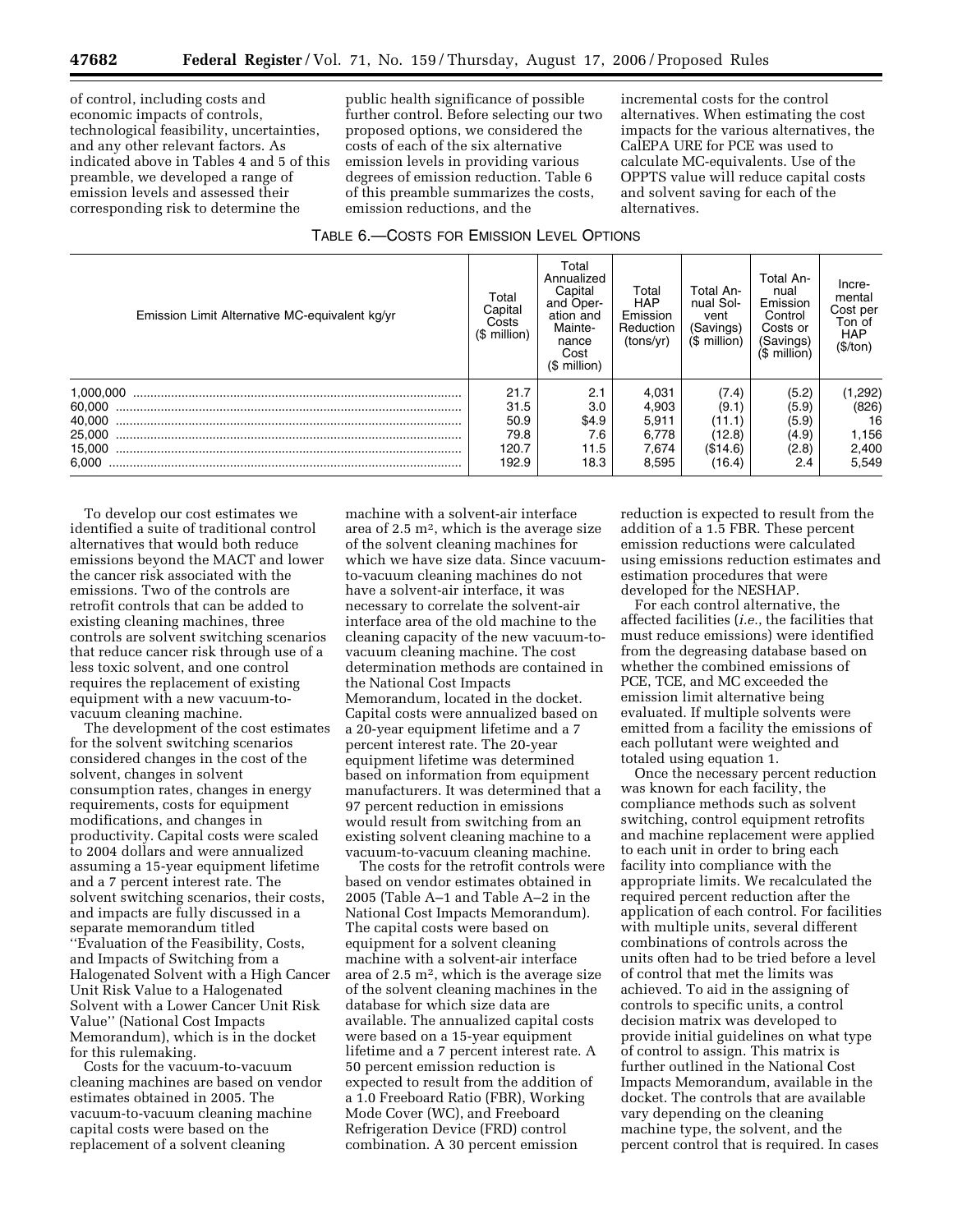where more than one control is available, we made a rough starting assumption regarding the distribution of units. For example, for vapor cleaning units using PCE, there are two control options available when the required reduction is between 78 percent to 99 percent—PCE to MC and a vacuum cleaning machine. In this case, we initially assumed that approximately 25 percent of the units would choose the PCE to MC option and that approximately 75 percent of the units would choose the vacuum cleaning machine option. We assumed that more would choose the vacuum cleaning machine option because it is more universally applicable. The solvent switching option will be limited relative to the other options because TCE and MC will not meet the cleaning requirements for all cleaning applications. The costs and emission reductions for all units at all facilities with emissions above the control option limits were totaled to yield the total national costs and emission reductions.

Table 6 of this preamble show that control costs increase and solvent savings increase as the emission limit is set lower. The lower the limit is established, the greater the number of units that must be controlled to achieve the limit. Emission reductions are greater when a lower limit is established, therefore, the solvent savings are greater. Total annual emission control costs range from a savings of approximately \$6 million/ year for the 40,000 kg and the 60,000 kg/ year MC equivalent control options to a cost of \$2 million/year for the 6,000 kg/ year MC-equivalent control alternative. Capital costs for the six control alternatives range from approximately \$22 million for the 100,000 kg/year MCequivalent alternative to \$193 million for the 6,000 kg/year MC-equivalent alternative. Annualized capital costs range from \$2 million/year for the 100,000 kg/year MC-equivalent control alternative to \$18 million/year for the 6,000 kg/year MC-equivalent control alternative.

Incremental costs are negative for the 100,000 kg and the 60,000 kg/year MCequivalent alternatives at (\$1,292)/ton and (\$826)/ton, respectively. Incremental costs for the remaining four alternatives are positive and range from \$16/ton for the 40,000 kg/year MCequivalent alternative to \$5,549 ton for the 6,000 kg/year MC-equivalent alternative.

3. What regulatory options is EPA proposing?

We are proposing two options that achieve an ample margin of safety. The

co-proposed options set facility-wide emission limits that are specific to reducing MC, TCE, and PCE emissions from halogenated solvent cleaning facilities and provide an ample margin of safety. Option 1 limits facility-wide emissions of PCE, TCE and MC to 40,000 kg/yr MC-equivalent. Option 2 limits facility-wide emissions of PCE, TCE and MC to 25,000 kg/yr MCequivalent. Our review of the data shows that these limits can be achieved if facilities improve emission control through solvent switching (switching from a high risk solvent to one of lower health risks), reducing solvent use, and investigating traditionally available options to further reduce emissions. Increased diligence in controlling lids, installing freeboard chillers, increasing drying times, installing closed loop systems, and increasing the freeboard ratio would allow the higher emitting higher risk facilities to achieve compliance with the proposed standard. The available information indicates that solvent switching, vapor capture, maintenance, reduced solvent use, and limiting cleaning runs would be the primary components of any credits that would offset costs due to reduced solvent use.

In selecting these two options, we first determined that adding a MC-equivalent based emission limit would provide an opportunity for additional risk reduction. We also determined that these two options were preferred over the 100,000 and 60,000 kg/yr options because they reduce the cancer incidence by over one half, they reduce the population exposed to cancer risks greater than one-in-a-million by over 5 million people, and both result in net annual cost savings to the industry.

We also examined the impacts to small businesses associated with the alternative emissions limits. Our analysis showed that an emission limit of 15,000 kg/yr or lower could have an impact on a significant number of small businesses. To avoid adverse impacts to small businesses, we concluded that we would not propose an emission limit option of 15,000 kg/yr or lower.

Option 1 capital costs are \$51 million and total annualized cost savings of about \$6 million. The net annualized cost per unit of emission reduction is a cost savings of \$1,000 per ton of HAP solvent emissions avoided. Option 2 capital costs are nearly \$80 million and considering solvent savings result in total annualized cost savings of nearly \$5 million. As shown in the cost analysis summarized in Table 6 of this preamble, the net annualized cost of per unit of emission reduction is a savings

of \$724 per ton of HAP solvent emissions avoided.

In the final rule, we expect to select one of these options, with appropriate modifications in response to public comments. The emissions limit would subject the highest emitting facilities to control requirements that may require switching to a HAP solvent that has a lower URE, switching to a non-HAP solvent cleaning process, retrofit of freeboards, addition of vacuum-tovacuum machines or use of emission control technology. A description of the two options we are proposing follows. When estimating the impacts for each of these options, the CalEPA URE for PCE was used, except where noted. Use of the OPPTS URE for PCE will change the estimated impacts.

#### 4. Rationale for Option 1

Under the authority of Section 112(f), we are co-proposing an emission limit of 40,000 kg/yr (88,000 lbs/yr) MCequivalent to be applicable to facilities whose emission of MC, TCE and PCE exceed this emission cap. Under CalEPA, Option 1 would reduce total HAP emissions by as much as 5,800 tons/year. Thirty-two percent of those HAP emissions, about 1,860 tons/year would be PCE, 54 percent, about 3,130 tons/year would be TCE and the remaining 14 percent, about 810 tons/ year would be MC.

Under this proposed option, we estimate that approximately 90 percent of the people living within 20 km of the halogenated solvent cleaning facility, about 5.4 million people of the original 6 million people, would no longer be exposed at risk levels higher than 1-ina-million, and the MIR would be reduced from the baseline of between 90 and 200-in-a-million (depending on URE for PCE) to about 20-in-a-million, representing an 80 to 90 percent reduction in the MIR. The cancer incidence would be reduced from the baseline of between 0.20 and 0.40 cases per year (depending on URE for PCE) down between 0.08 to 0.17 cases per year, a reduction of about 60 percent.

We anticipate that as many as 25 percent of the halogenated solvent cleaning facilities will be affected by a 40,000 kg/year MC-equivalent emission limit. These facilities emit approximately 87 percent of the total MC-equivalent source category carcinogenic emissions.

We estimate that nearly 380 halogenated solvent cleaning machines may become subject to this option. Facilities would reduce their emissions by selecting a suitable control option that might include one or more of the following: (1) Solvent switching from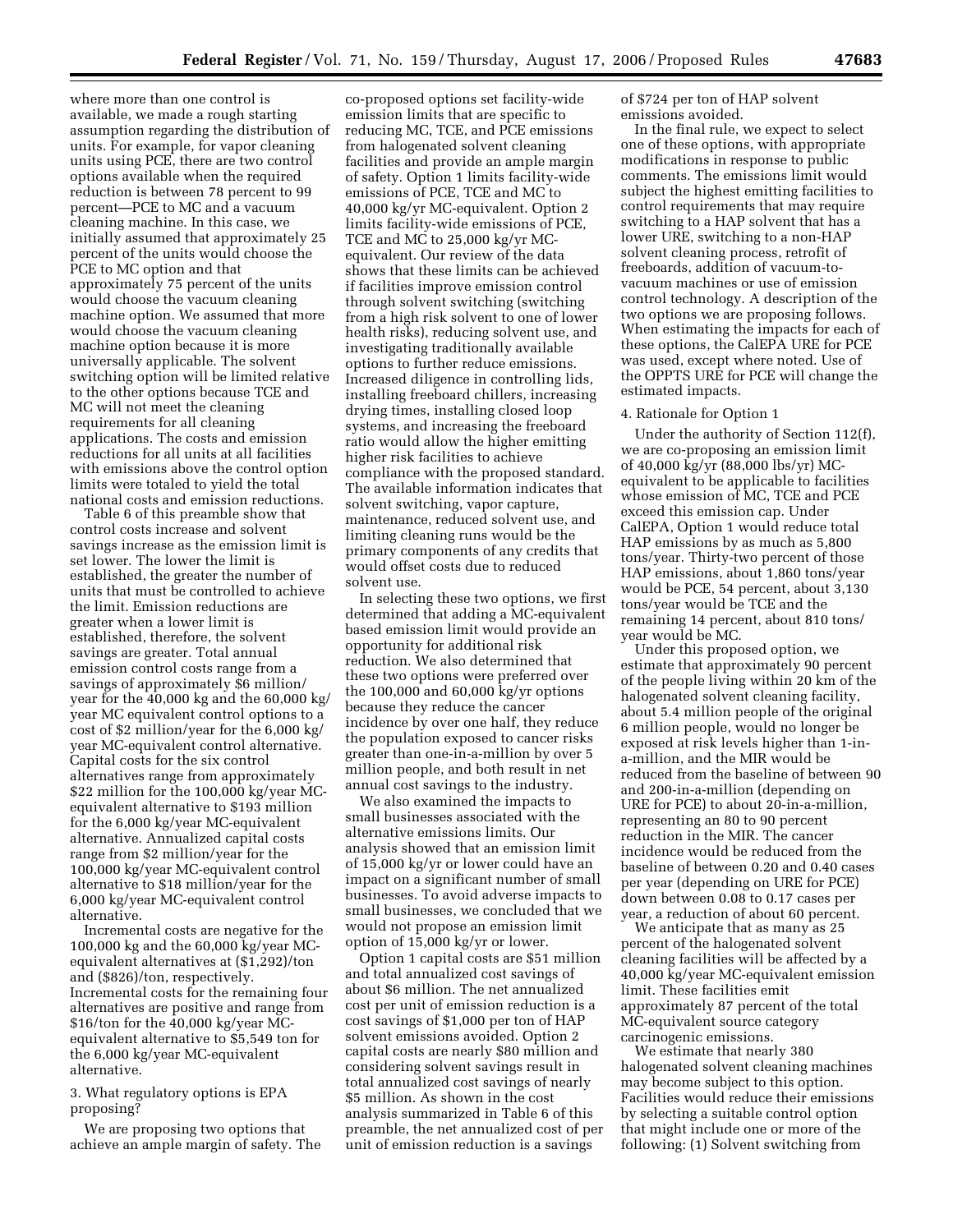PCE to MC, PCE to TCE or TCE to MC; (2) installation of vacuum to vacuum cleaning machines; (3) retrofitting a 1.5 freeboard ratio (FBR); or, (4) retrofitting of 1.5 FBR, working mode cover (WC), and freeboard refrigeration device (FRD) control combination. To achieve the emission limit of 40,000 kg/yr MCequivalent, nearly 31 percent of the affected facilities may need to select vacuum to vacuum cleaning machines to achieve necessary emission reductions. We estimate the annualized capital costs plus the operation and maintenance (O&M) costs at nearly \$4.4 million for these machines, yet with a solvent savings of nearly \$8.9 million, the total annualized control costs would ultimately save the industry nearly \$4.5 million for this emission control.

Nearly thirty-eight percent of the affected facilities may select either of the two retrofitting options for their cleaning machines. We estimate the annualized capital cost plus the O&M cost at nearly \$520 thousand for retrofitting, yet with solvent savings of nearly \$1.16 million, the total annualized control costs would ultimately save the industry nearly \$640 thousand for this emission control.

The remaining 30 percent may select a solvent switching option, however, it is expected that only 6 percent of facilities may be able to switch from using PCE to using MC, yet, 17 percent of the facilities can switch from TCE to MC. We estimate the annualized capital cost plus O&M costs for solvent switching at nearly \$320 thousand for solvent switching, yet with solvent savings of nearly \$1.02 million, the total annualized control costs would ultimately save the industry nearly \$700 thousand for this emission control.

#### 5. Rationale for Option 2

Under the authority of Section 112(f), we are co-proposing an emission limit of 25,000 kg/yr (55,000 lbs/yr) MCequivalent to be applicable to facilities whose emission of MC, TCE and PCE exceed this emission cap. Under Option 2, total HAP emissions would be reduced by 6,700 tons/year. Thirty percent, 2,010 tons/year of the HAP emissions reduced would be PCE, 56 percent, 3,750 tons/year TCE and the remaining 14 percent 940 tons/year would be MC.

Under this proposed option, we estimate that approximately 97 percent of the people living within 20 km of the halogenated solvent cleaning facility, about 5.8 million of the original 6 million people, would no longer be exposed at risk levels higher than 1-ina-million, and the MIR would be reduced from the baseline of between 90

and 200-in-a-million (depending on URE for PCE) to about 10-in-a-million, representing a 90 to 95 percent reduction in the MIR. The cancer incidence would be reduced from the baseline of between 0.20 and 0.40 cases per year (depending on URE for PCE) down to between 0.06 and 0.13 cases per year, a reduction of 70 percent.

We anticipate that as many as 30 percent of the halogenated solvent cleaning facilities will be affected by a 25,000 kg/year MC-equivalent emission limit. These facilities emit approximately 92 percent of the total MC-equivalent source category carcinogenic emissions.

We estimate that nearly 500 halogenated solvent cleaning machines may become subject to this option. Facilities would reduce their emissions by selecting a suitable control option that might include one or more of the following: (1) Solvent switching from PCE to MC, PCE to TCE or TCE to MC; (2) installation of vacuum to vacuum cleaning machines; (3) retrofitting a 1.5 FBR; or, (4) retrofitting of 1.5 FBR, WC and FRD control combination.

To achieve the emission limit of 25,000 kg/yr MC-equivalent, nearly 39 percent of the affected facilities may need to select vacuum to vacuum cleaning machines to achieve necessary emission reductions. We estimate the annualized capital costs plus O&M costs at nearly \$7.1 million for these machines, yet with a solvent savings of nearly \$10.6 million, the total annualized control costs would ultimately save the industry nearly \$34.5 million for using the vacuum cleaning machines.

Nearly 31 percent of the affected facilities may select either of the two retrofitting options for their cleaning machines. We estimate the annualized capital cost plus O&M costs at nearly \$520 thousand for retrofitting, yet with solvent savings of nearly \$960 thousand, the total annualized control costs would ultimately save the industry nearly \$430 thousand for this emission control.

The remaining 31 percent may select a solvent switching options, however, it is expected that only 6 percent of facilities may be able to switch from using PCE to using MC and 7 percent may switch from using PCE to TCE, yet, 17 percent of the facilities can switch from TCE to MC. We estimate the annualized capital cost plus O&M costs at nearly \$320 thousand for solvent switching, yet with solvent savings of nearly \$1.3 million, the total annualized control costs would ultimately save the industry nearly \$980 thousand for this emission control.

### 6. Comparison of Option 1 and 2

The Agency would conclude under this proposal that Option 1 would be the most effective in reducing risk and maximizing the cost savings associated with reducing emissions from these operations. This option would achieve an ample margin of safety by reducing MIR to 20-in-a-million and reducing cancer incidence to between 0.08 and 0.17 cases per year. Proposed Option 2 would reduce MIR to 10-in-a-million and reduce incremental cancer incidence by between 0.02 and 0.04 cancer cases per year (or 1 to 2 cancer cases every 50 years) at an additional cost of roughly one million dollars per year and also requires higher capital investment of almost \$29 million dollars over Option 1. Given the uncertainties associated with these risk estimates and the relatively small incremental changes in the distribution of risk under Option 2, we are proposing under Option 1 that it is not necessary to impose the additional control required by Option 2 to provide an ample margin of safety to protect public health. The agency seeks comment on whether to base the final rule on Option 1 or Option 2.

# *F. What is EPA proposing pursuant to CAA section 112(d)(6)?*

CAA section 112(d)(6) requires EPA to review and revise, as necessary (taking into account developments in practices, processes, and control technologies), emission standards promulgated under CAA section 112 no less often than 8 years. We reviewed available information about the industry and talked with industry representatives to investigate available emission control technologies and the potential for additional emission reductions. Based on our review, we believe that it is not necessary to revise the GACT standards for cold batch area sources in this rulemaking. We did not identify any additional control technologies beyond those that are already in widespread use within the source category (*e.g.*, freeboard refrigeration devices, extended freeboards, working mode and downtime covers). Vacuum-to-vacuum machines, which were undemonstrated at the time of the development of the NESHAP, are now offered by several equipment vendors. The use of vacuumto-vacuum cleaners has increased as the costs for them have declined. However, due to their batch design, relatively high cost, and typically small cleaning capacity, vacuum-to-vacuum cleaning machines are not appropriate for all applications. Therefore, our investigation did not identify any significant developments in practices,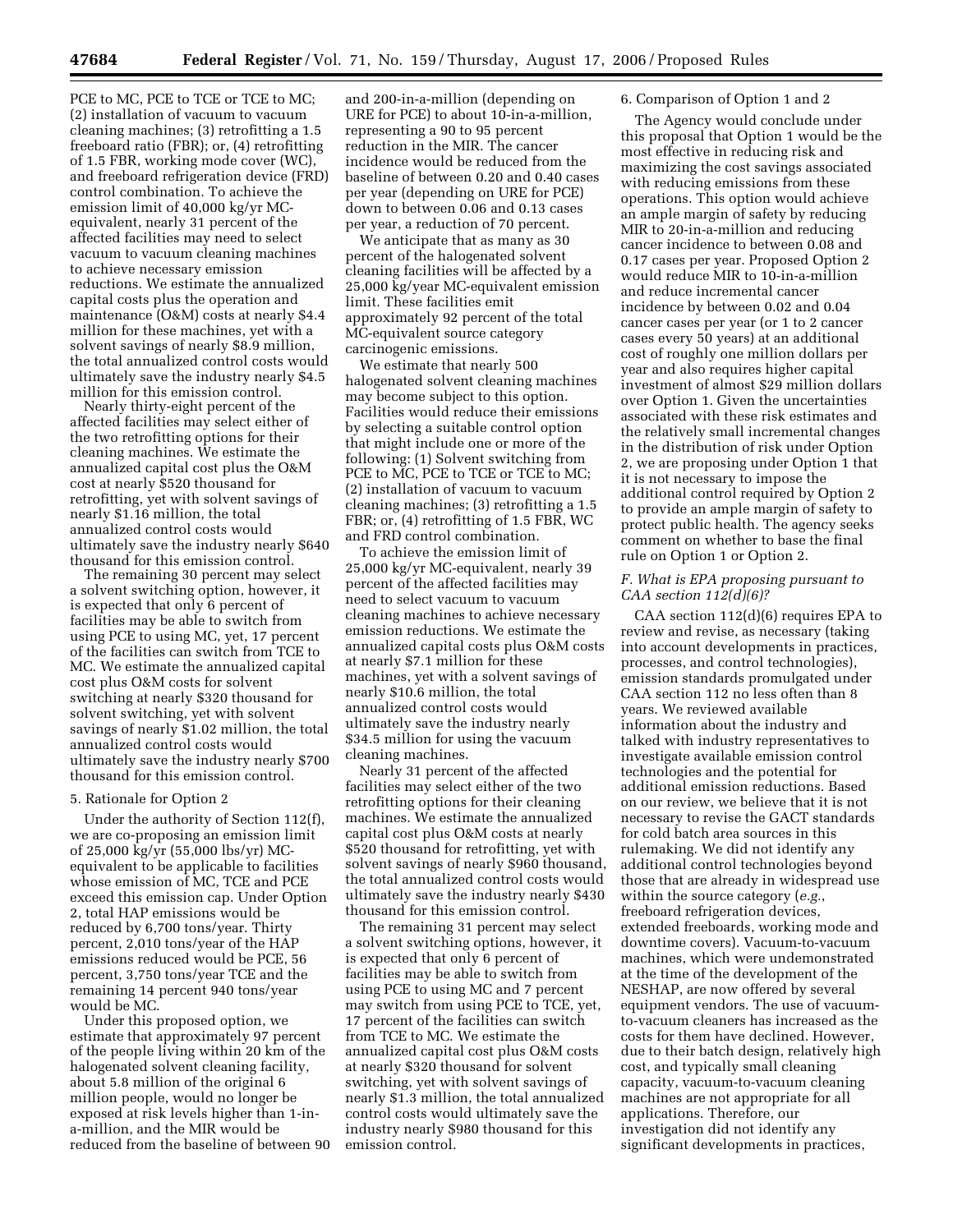processes, or control technologies for halogenated solvent cleaning since promulgation of the original standards in 1994. Under both options, we are proposing that these changes to the current halogenated solvent cleaning NESHAP also satisfy the requirements under our CAA section 112(d)(6) authority.

# *G. What is the rationale for the proposed compliance schedule?*

We are also proposing compliance dates for sources subject to the proposed revised standards pursuant to section 112(i) of the CAA. When Congress amended the CAA in 1990, it established a new, comprehensive set of provisions regarding compliance deadlines for sources subject to emissions standards and work practice requirements that EPA promulgates under CAA section 112. However, as discussed later in this section of this preamble, Congress also left in place other provisions in CAA section 112(f))4) that in certain respects are redundant or conflict with the new compliance deadline provisions. These provisions also fail to accommodate the new State-administered air operating permit program added in Title V of the amended CAA.

For new sources, CAA section 112(i)(1) requires that after the effective date of ''any emission standard, limitation, or regulation under subsection (d), (f) or (h), no person may construct any new major source or reconstruct any existing major source subject to such emission standard, regulation or limitation unless the Administrator (or State with a permit program approved under Title V) determines that such source, if properly constructed, reconstructed and operated, will comply with the standard, regulation or limitation.'' CAA section 112(a)(4) defines a ''new source'' as ''a stationary source the construction or reconstruction of which is commenced after the Administrator first proposes regulations under this section establishing an emission standard applicable to such sources.'' Under CAA sections 112(e)(10) and 112(f)(3), any CAA section 112(d)(6) emission standards and any residual risk emission standards shall become effective upon promulgation. This means generally that a new source that is constructed or reconstructed after this proposed rule is published must comply with the final standard, when promulgated, immediately upon the rule's effective date or upon the source's start-up date, whichever is later.

There are some exceptions to this general rule. First, CAA section 112(i)(7)

provides that a source for which construction or reconstruction is commenced after the date an emission standard is proposed pursuant to subsection (d) but before the date a revised emission standard is proposed under subsection (f) shall not be required to comply with the revised standard until 10 years after the date construction or reconstruction commenced. This provision ensures that new sources that are built in compliance with MACT will not be forced to undergo modifications to comply with a residual risk rule unreasonably early.

In addition, CAA sections 112(i)(2)(A) and (B) provide that a new source which commences construction or reconstruction after a standard is proposed, and before the standard is promulgated, shall not be required to comply with the promulgated standard until 3 years after the rule's effective date, if the promulgated standard is more stringent than the proposed standard and the source complies with the proposed standard during the threeyear period immediately after promulgation. This provision essentially treats such new sources as if they are existing sources in giving them a consistent amount of time to convert their operations to comply with the more stringent final rule after having already been designed and built according to the proposed rule.

For existing sources, CAA section 112(i)(3)(A) provides that after the effective date of ''any emission standard, limitation or regulation promulgated under this section and applicable to a source, no person may operate such source in violation of such standard, limitation or regulation except, in the case of an existing source, the Administrator shall establish a compliance date or dates which shall provide for compliance as expeditiously as practicable, but in no event later than 3 years after the effective date of such standard.'' This potential three year compliance period for existing sources under CAA section 112(i)(3) matches the 3-year compliance period provided for new sources subject to CAA section 112(d), (f), or (h) standards that are promulgated to be more stringent than they were proposed, as provided in CAA sections  $112(i)(1)$  and  $(2)$ .

As for new sources, there are exceptions to the general rule for existing sources under CAA section 112(i)(3), the most relevant being CAA section 112(i)(3)(B) allowance that EPA or a State Title V permitting authority may issue a permit granting a source an additional one year to comply with standards ''under subsection (d)'' if such additional period is necessary for the

installation of controls. As explained below, EPA now believes that this reference to only subsection 112(d), rather than to CAA section 112 in general, was accidental on Congress' part and presents a conflict with the rest of the statutory scheme Congress enacted in 1990 to govern compliance deadlines under the amended CAA section 112.

Even though, in 1990, Congress amended CAA section 112 to include the comprehensive provisions in subsection 112(i) regarding compliance deadlines, the enacted CAA also included provisions in CAA section 112(f), leftover from the previous version of the Act, that apply compliance deadlines for sources subject to residual risk rules. These deadlines differ in some ways from the provisions of CAA section 112(i). First, CAA section 112(f)(4) provides that no air pollutant to which a standard ''under this subsection applies may be emitted from any stationary source in violation of such standard \* \* \* \* For new sources, this is a redundant provision, since the new provisions added by Congress in CAA sections  $112(i)(1)$ ,  $(2)$ , (3), and (7)—which explicitly reach standards established under CAA section 112(f)—already impose this prohibition with respect to new sources and provide for the allowable exceptions to it. In contrast, for new sources, the prohibition in CAA section 112(f)(4) provides for no exception for a new source built shortly before a residual risk standard is proposed, makes no reference to the new Title V program as an implementation mechanism, and, where promulgated standards are more stringent than their proposed versions, makes no effort to align compliance deadlines for new sources with those that apply for existing sources. From the plain language of CAA section 112(i), it is clear that Congress intended in the 1990 amendments to comprehensively address the compliance deadlines for new sources subject to any standard under either subsections 112(d), (f), or (h), and to do so in a way that accommodates both the new Title V program added in 1990 and the fact that where circumstances justify treating a new source as if it were an existing source, a substantially longer compliance period than would otherwise apply is necessary and appropriate. It is equally clear that the language in CAA section 112(f)(4) fails on all these fronts for new sources.

In addition, for existing sources, CAA section  $112(f)(4)(A)$  provides that a residual risk standard and the prohibition against emitting HAP in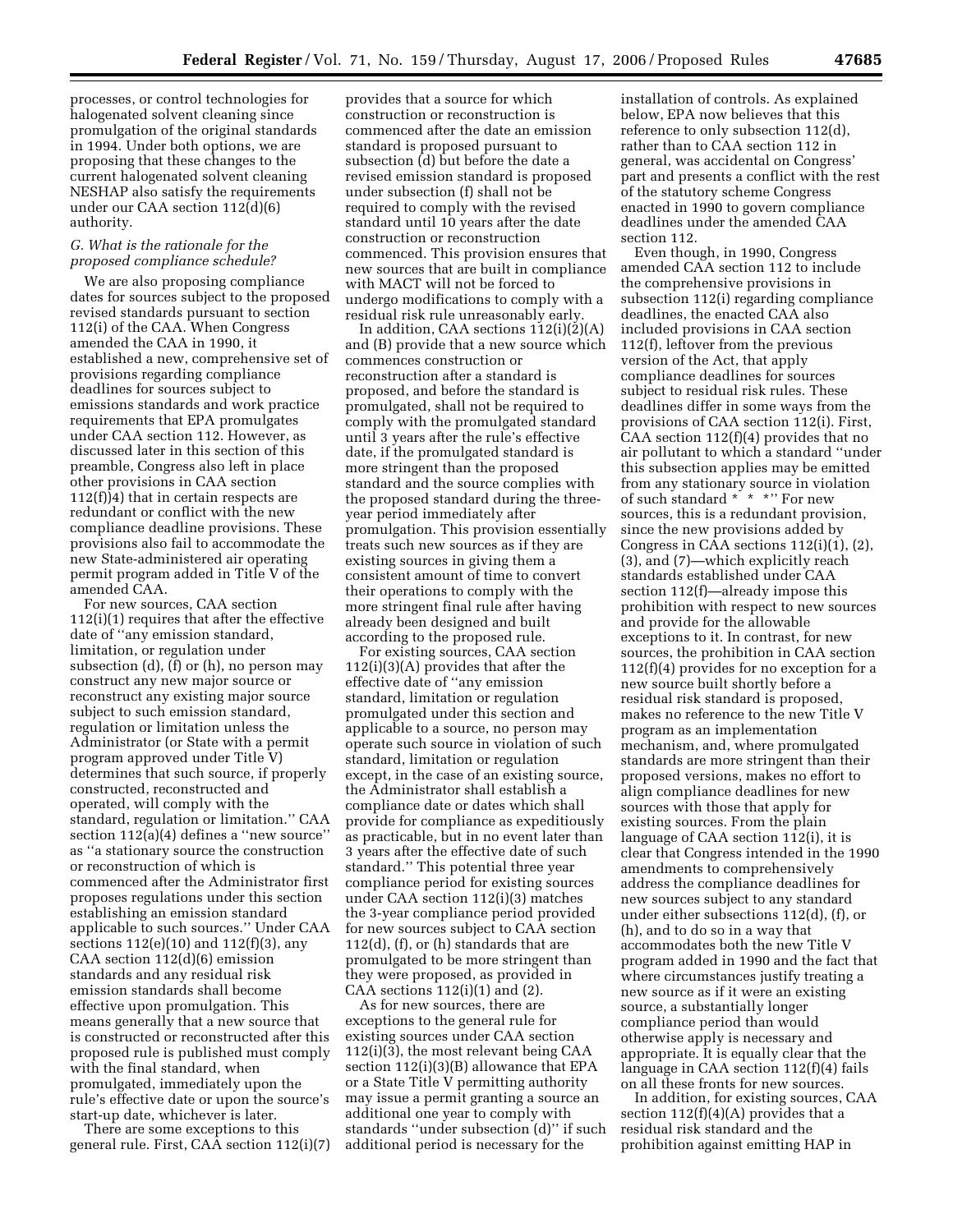violation thereof ''shall not apply until 90 days after its effective date.'' However, CAA section 112(f)(4)(B) states that EPA ''may grant a waiver permitting such source a period up to 2 years after the effective date of a standard to comply with the standard if the Administrator finds that such period is necessary for the installation of controls and that steps will be taken during the period of the waiver to assure that the health of persons will be protected from imminent endangerment.'' These provisions are at odds with the rest of the statutory scheme governing compliance deadlines for CAA section 112 rules in several respects. First, the 90-day compliance deadline for existing sources in CAA section 112(f)(4)(A) directly conflicts with the up-to-3-year deadline in CAA section 112(i)(3)(A) allowed for existing sources subject to ''any'' rule under CAA section 112. Second, the CAA section 112(f)(4)(A) deadline results in providing a shorter deadline for ordinary existing sources to comply with residual risk standards than would apply under CAA section 112(i)(2) to new sources that are built after a residual risk standard is proposed but a more stringent version is promulgated. Third, while both CAA section 112(i)(1), for new sources subject to any CAA section 112(d), (f), or (h) standard, and CAA section  $112(i)(3)$ , for existing sources subject to any CAA section 112(d) standard, refer to and rely upon the new Title V permit program added in 1990 and explicitly provide for State permitting authorities to make relevant decisions regarding compliance and the need for any compliance extensions, CAA section  $112\left(\frac{f}{f}\right)(4)(B)$  still reflects the pre-1990 statutory scheme in which only the Administrator is referred to as a decision-making entity, notwithstanding the fact that even residual risk standards under CAA section 112(f) are likely to be delegated to States for their implementation, and will be reflected in sources' Title V permits and need to rely upon the Title V permit process for memorializing any compliance extensions for those standards.

While we appreciate the fact that CAA section 112(i)(3)(B) refers specifically only to standards under subsection 112(d), which some might argue means that subsection 112(i)(3), in general, applies only to existing sources subject to CAA section 112(d) standards, we believe that Congress inadvertently limited its scope and created a statutory conflict in need of our resolution. Notwithstanding the language of subparagraph (B), CAA section

112(i)(3)(A) by its terms applies to ''any'' standard promulgated under CAA section 112, which includes those under CAA section 112(f), in allowing up to a three year compliance period for existing sources. Moreover, Congress clearly intended that the CAA section 112(i) provisions, applicable to new sources to govern compliance deadlines under CAA section 112(f) rules, notwithstanding the language of CAA section  $112(f)(4)$ . This is because CAA sections 112(i)(1) and (2) explicitly reaches the standards under CAA section 112(f). To read CAA section 112(i)(3)(B) literally as reaching only CAA section 112(d) standards, with CAA section 112(f)(4)(B) reaching CAA section 112(f) standards, leaves the question as to whether there can be compliance extensions for CAA section 112(h) standards completely unaddressed by the statute, even though it may in fact be necessary in complying with a CAA section 112(h) work practice standard to install equipment or controls. A narrow reading of the scope of CAA section 112(i)(3) also ignores the fact that in many cases, including that of this proposed rule, the governing statutory authority will be both CAA section 112(f)(2) and CAA section 112(d)(6)—the only reasonable way to avoid a conflict in provisions controlling compliance deadlines for existing sources in these situations is to read the more specific and comprehensive set of provisions, those of CAA section 112(i), as governing both aspects of the regulation.

Nothing in the legislative history suggests that Congress knowingly intended to enact separate schemes for compliance deadlines for residual risk standards and all other standards adopted under CAA section 112. Rather, comparing the competing Senate and House Bills shows that each bill contained its own general and/or specific versions of compliance deadline provisions, and that when the bills were reconciled in conference the two schemes were both accidentally enacted, without fully modifying the various compliance deadline provisions in accord with the modifications otherwise made to the CAA section 112 amendments in conference.

Nevertheless, we are proposing a compliance deadline of 2 years for existing sources of halogenated emissions from halogenated solvent cleaning machines. We believe this proposed compliance deadline is both reasonable and realistic for any affected facility that has to plan their control strategy, purchase and install the control device(s), and bring the control device online.

#### **IV. Solicitation of Public Comments**

#### *A. Introduction and General Solicitation*

We request comments on all aspects of the proposed amendments. All significant comments received during the public comment period will be considered in the development and selection of the final rulemaking.

#### **V. Statutory and Executive Order Reviews**

#### *A. Executive Order 12866: Regulatory Planning and Review*

Under Executive Order (EO) 12866 (58 FR 51735, October 4, 1993), this action is a ''significant regulatory action.'' An economic impact analysis was performed to estimate changes in price and output for affected halogenated solvent cleaning sources using the annual compliance costs estimated for proposed Options 1 and 2. Analysis for options 1 and 2 indicate an annual cost savings due to the reduction in solvent demand. Option 2 would result in higher cost savings of the options presented. For more information, refer to the economic impact analysis report that is in the public docket for this rule.

Pursuant to the terms of EO 12866, this proposed rule has been determined to be a ''significant regulatory action'' because it raises novel legal and policy issues. Accordingly, EPA has submitted this action to OMB for review under EO 12866 and any changes made in response to OMB recommendations have been documented in the docket for this action.

#### *B. Paperwork Reduction Act*

This action does not impose any new information collection burden. We are proposing no additional requirements in this action to direct owners and operators to generate, maintain, or disclose or provide information to or for a Federal agency. However, the Office of Management and Budget (OMB) has previously approved the information collection requirements contained in the existing regulations 40 CFR Part 63, Subpart T (1994 national emission standards for Halogenated Solvent Cleaning) under the provisions of the Paperwork Reduction Act, 44 U.S.C. 3501 *et seq.* and has assigned OMB control number (2060–0273), EPA ICR number 1652.05. A copy of the OMB approved Information Collection Request (ICR) may be obtained from Susan Auby, Collection Strategies Division; U. S. Environmental Protection Agency (2822T); 1200 Pennsylvania Ave., NW., Washington, DC 20460 or by calling (202) 566–1672.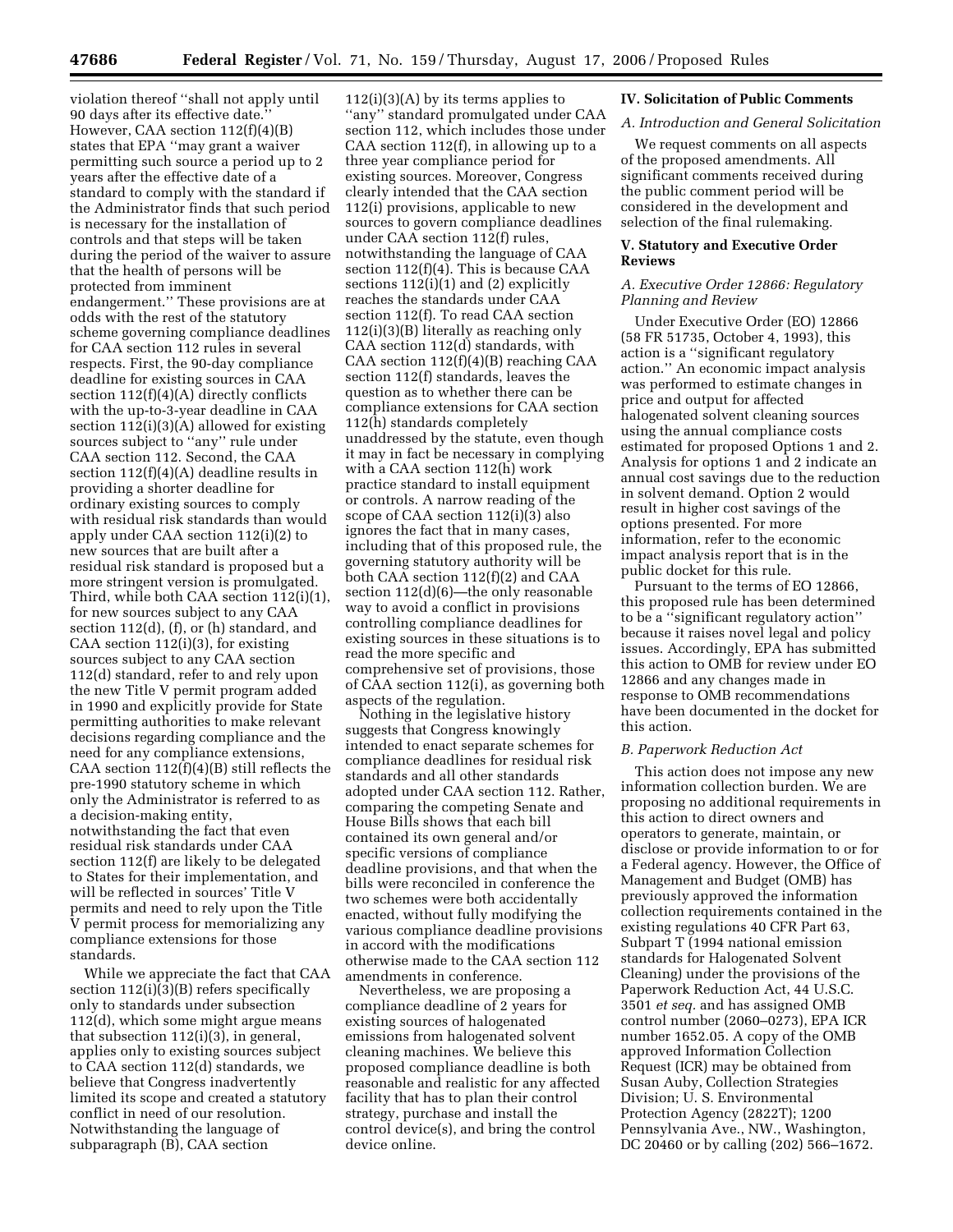Burden means the total time, effort, or financial resources expended by persons to generate, maintain, retain, or disclose or provide information to or for a Federal Agency. This includes the time needed to review instructions; develop, acquire, install, and utilize technology and systems for the purposes of collecting, validating, and verifying information, processing and maintaining information, and disclosing and providing information; adjust the existing ways to comply with any previously applicable instructions and requirements; train personnel to be able to respond to a collection of information; search data sources; complete and review the collection of information; and transmit or otherwise disclose the information.

An agency may not conduct or sponsor, and a person is not required to respond to, a collection of information unless it displays a currently valid OMB control number. The OMB control numbers for EPA's regulations in 40 CFR part 63 are listed in 40 CFR part 9.

#### *C. Regulatory Flexibility Act*

The Regulatory Flexibility Act (RFA) generally requires an agency to prepare a regulatory flexibility analysis of any rule subject to notice and comment rulemaking requirements under the Administrative Procedure Act or any other statute unless the agency certifies that the rule will not have a significant economic impact on a substantial number of small entities. Small entities include small businesses, small organizations, and small governmental jurisdictions.

For purposes of assessing the impact of the proposed action on small entities, small entity is defined as: (1) A small business as defined by the Small Business Administration's (SBA) regulations at 13 CFR 121.201; (2) a small governmental jurisdiction that is a government of a city, county, town, school district, or special district with a population of less than 50,000; and (3) a small organization that is any not-forprofit enterprise which is independently owned and operated and is not dominant in its field.

For Option 1, we estimate that 66 percent of the affected parent companies are small (186 out of 281) according to the SBA size standards. Of these small companies none of these is expected to have annualized compliance costs of more than 1 percent of sales.

For Option 2, we estimate that 66 percent of the affected parent companies are small (186 out of 281) according to the SBA size standards. Of these small companies, 3 of these are expected to have annualized compliance costs of

more than 1 percent of sales. Of these 3, one is expected to have annualized compliance costs of more than 3 percent of sales.

After considering the economic impact of this proposed action on small entities, I certify that this action will not have a significant economic impact on a substantial number of small entities. Neither of these proposed options impose a significant impact on a substantial number of small entities. This proposed action requests public comments on the residual risk and technology review. We continue to be interested in the potential impact of the proposed action on small entities and welcome comments on issues related to such impact.

#### *D. Unfunded Mandates Reform Act*

Title II of the Unfunded Mandates Reform Act of 1995 (UMRA), Public Law 104–4, establishes requirements for Federal agencies to assess the effect of their regulatory actions on State, local, and tribal governments and the private sector. Under section 202 of the UMRA, EPA generally must prepare a written statement, including a cost-benefit analysis, for proposed and final rules with ''Federal mandates'' that may result in expenditures to State, local, and tribal governments, in the aggregate, or to the private sector, of \$100 million or more in any one year. Before promulgating an EPA rule for which a written statement is needed, CAA section 205 of the UMRA generally requires EPA to identify and consider a reasonable number of regulatory alternatives and adopts the least costly, most cost-effective, or least burdensome alternative that achieves the objectives of the rule. The provisions of section 205 do not apply when they are inconsistent with applicable law. Moreover, section 205 allows EPA to adopt an alternative other than the least costly, most cost-effective, or least burdensome alternative if the Administrator publishes with the final rule an explanation of why that alternative was not adopted. Before EPA establishes any regulatory requirements that may significantly or uniquely affect small governments, including tribal governments, it must have developed under section 203 of the UMRA a small government agency plan. The plan must provide for notifying potentially affected small governments, enabling officials of affected small governments to have meaningful and timely input in the development of EPA regulatory proposals with significant Federal intergovernmental mandates, and informing, educating, and advising

small governments on compliance with the regulatory requirements.

The proposed rule contains no Federal mandates (under the regulatory provisions of Title II of the UMRA) for State, local, or tribal governments or the private sector. We have determined that the proposed rule does not contain a Federal mandate that may result in expenditures of \$100 million or more for State, local, and Tribal governments, in the aggregate, or to the private sector in any one year. The total capital costs for this proposed rule are approximately \$49 million for Option 2 and \$31 million for Option 1 and the total annual costs are actually savings of approximately \$3.0 and \$3.6 million. Thus, the proposed rule is not subject to the requirements of sections 202 and 205 of the UMRA.

The EPA has determined that the proposed action does not contain a Federal mandate that may result in expenditures of \$100 million or more for State, local, and tribal governments in the aggregate, or to the private sector in any 1 year. Thus, this proposed action is not subject to the requirements of sections 202 and 205 of the UMRA. In addition, EPA has determined that the proposed action contains no regulatory requirements that might significantly or uniquely affect small governments.

#### *E. Executive Order 13132: Federalism*

Executive Order 13132, entitled ''Federalism'' (64 FR 43255, August 10, 1999), requires EPA to develop an accountable process to ensure ''meaningful and timely input by State and local officials in the development of regulatory policies that have Federalism implications.'' ''Policies that have federalism implications'' are defined in the Executive Order to include regulations that have ''substantial direct effects on the States, on the relationship between the national government and the States, or on the distribution of power and responsibilities among the various levels of government.''

This proposed action does not have Federalism implications. It will not have substantial direct effect on the States, on the relationship between the national government and the States, or on the distribution of power and responsibilities among the various levels of government, as specified in Executive Order 13132. None of the affected halogenated solvent cleaning facilities are owned or operated by State governments. Thus, Executive Order 13132 does not apply to the proposed action.

In the spirit of Executive Order 13132, and consistent with EPA policy to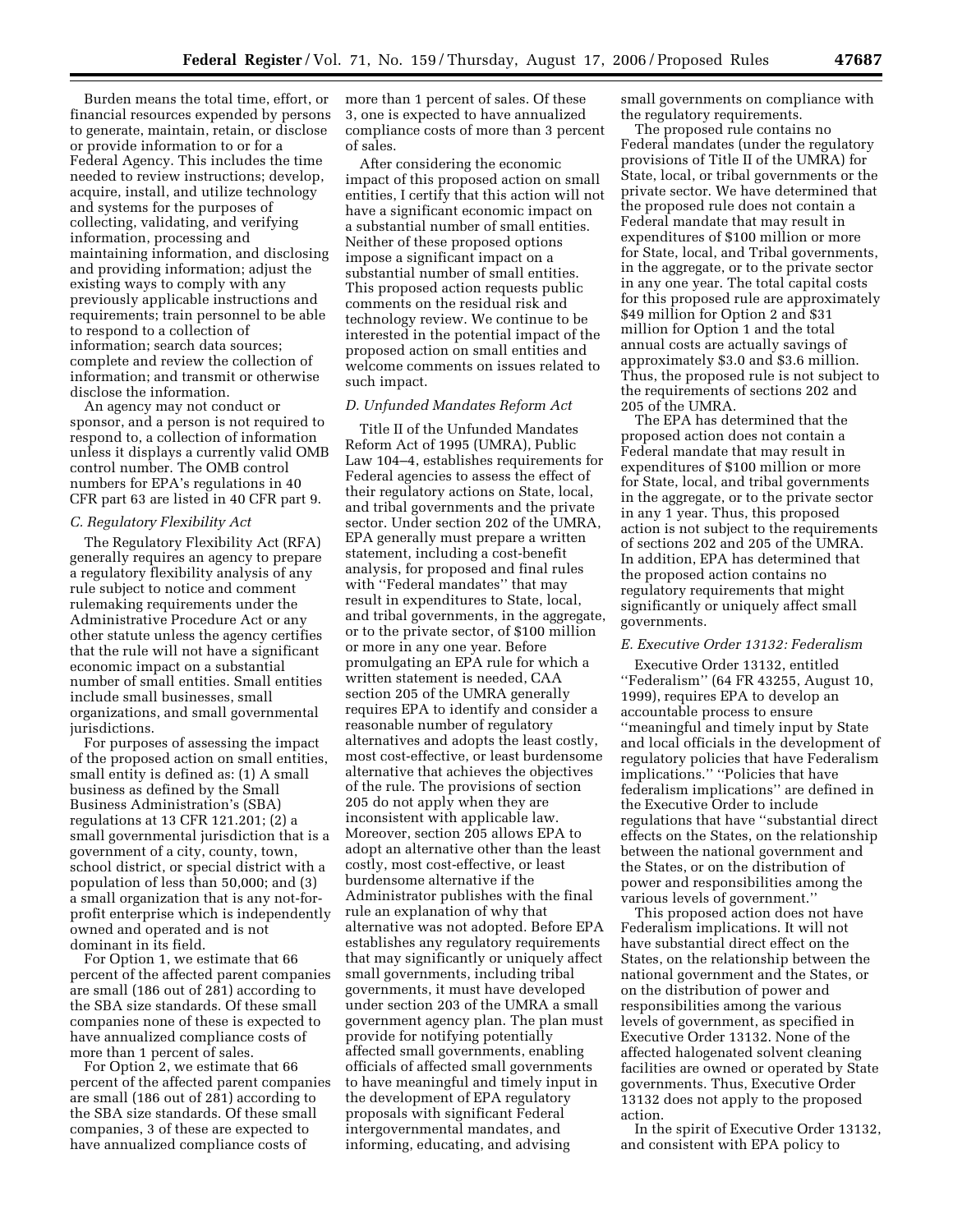promote communications between EPA and State and local governments, EPA specifically solicits comment on the proposed action from State and local officials.

#### *F. Executive Order 13175: Consultation and Coordination With Indian Tribal Governments*

Executive Order 13175, entitled ''Consultation and Coordination with Indian Tribal Governments'' (65 FR 67249, November 9, 2000), requires EPA to develop an accountable process to ensure ''meaningful and timely input by tribal officials in the development of regulatory policies that have tribal implications.'' The proposed action does not have tribal implications as specified in Executive Order 13175. It will not have substantial direct effect on tribal governments, on the relationship between the Federal government and Indian tribes, or on the distribution of power and responsibilities between the Federal government and Indian tribes, as specified in Executive Order 13175. Thus, Executive Order 13175 does not apply to this proposed action.

*G. Executive Order 13045: Protection of Children From Environmental Health & Safety Risks* 

Executive Order 13045 (62 FR 19885, April 23, 1997) applies to any rule that: (1) Is determined to be ''economically significant'' as defined under Executive Order 12866 and (2) concerns an environmental health or safety risk that EPA has reason to believe may have a disproportionate effect on children. If the regulatory action meets both criteria, EPA must evaluate the environmental health or safety effect of the planned rule on children, and explain why the planned regulation is preferable to other potentially effective and reasonably feasible alternatives considered by EPA.

The proposed action is not subject to the Executive Order because it is not economically significant as defined in Executive Order 12866, and because EPA does not have reason to believe the environmental health or safety risks addressed by this action present a disproportionate risk to children. This conclusion is based on our assessment of the information on the effects on human health and exposures associated with halogenated solvent cleaning facilities.

# *H. Executive Order 13211: Actions Concerning Regulations That Significantly Affect Energy Supply, Distribution, or Use*

The proposed action is not a ''significant energy action'' as defined in Executive Order 13211, ''Actions

Concerning Regulations That Significantly Affect Energy Supply, Distribution, or Use'' (66 FR 28355, May 22, 2001) because it is not likely to have a significant adverse effect on the supply, distribution, or use of energy. Further, we have concluded that this rule is not likely to have any adverse energy effects.

## *I. National Technology Transfer Advancement Act*

Under section 12(d) of the National Technology Transfer and Advancement Act of 1995 (NTTAA), Public Law 104– 113, section 12(d) (15 U.S.C. 272) directs EPA to use voluntary consensus standards (VCS) in its regulatory activities, unless to do so would be inconsistent with applicable law or otherwise impractical. The VCS are technical standards (*e.g.*, materials specifications, test methods, sampling procedures, and business practices) that are developed or adopted VCS bodies. The NTTAA directs EPA to provide Congress, through OMB, explanations when the Agency does not use available and applicable VCS.

The proposed action does not involve technical standards. Therefore, EPA is not considering the use of any voluntary consensus standards. The EPA welcomes comments on this aspect of the proposed rulemaking and, specifically, invites the public to identify potentially applicable VCS and to explain why such standards should be used in the proposed action.

#### **List of Subjects in 40 CFR Part 63**

Environmental protection, Air pollution control, Hazardous substances, Reporting and recordkeeping requirements.

Dated: August 9, 2006.

#### **Stephen L. Johnson,**

*Administrator.* 

For the reasons stated in the preamble, Title 40, chapter I of the Code of Federal Regulations is proposed to be amended as follows:

#### **PART 63—[AMENDED]**

1. The authority citation for part 63 continues to read as follows:

**Authority:** 42 U.S.C. 7401, *et seq.* 

#### **Subpart T—[Amended]**

2. Section 63.460 is amended by revising paragraphs (c), (d), and (g) and adding paragraph (i) to read as follows:

#### **§ 63.460 [Amended]**

\* \* \* \* \* (c) Except as provided in paragraph (g) and (i) of this section, each solvent

cleaning machine subject to this subpart that commenced construction or reconstruction after November 29, 1993 shall achieve compliance with the provisions of this subpart, except for § 63.471, immediately upon start-up or by December 2, 1994, whichever is later.

(d) Except as provided in paragraph (g) and (i) of this section, each solvent cleaning machine subject to this subpart that commenced construction or reconstruction on or before November 29, 1993 shall achieve compliance with the provisions of this subpart, except for § 63.471, no later than December 2, 1997.

\* \* \* \* \*

(g) Except as provided in paragraph (i), each continuous web cleaning machine subject to this subpart shall achieve compliance with the provisions of this subpart, except for § 63.471, no later than December 2, 1999.

\* \* \* \* \* (i) The compliance date for the requirements in § 63.471 depends on the date that construction or reconstruction commences.

(1) Each facility with solvent cleaning machines that were constructed or reconstructed before [Date proposal is published in the **Federal Register**], shall be in compliance with the provisions of this subpart [2 years after date final rule is published in the **Federal Register**] or immediately upon startup, whichever is later.

(2) Each facility with solvent cleaning machines that were constructed or reconstructed on or after [Date proposed rule is published in the **Federal Register**] and before [Date final rule is published in the **Federal Register**], shall be in compliance with the provisions of this subpart on [Date final rule is published in the **Federal Register**] or immediately upon startup, whichever is later.

(3) Each facility with solvent cleaning machines that were constructed or reconstructed on or after [Date final rule is published in the **Federal Register**], shall be in compliance with the provisions of this subpart immediately upon startup.

\* \* \* \* \*

3. Section 63.471 is added to subpart T to read as follows:

#### **§ 63.471 Facility-Wide Standards.**

(a) Each owner or operator of a solvent cleaning machine, except cold batch area source cleaning machines, shall comply with the requirements specified in paragraphs (1) and (2) of this section.

(1) Maintain a log of solvent additions and deletions for each solvent cleaning machine.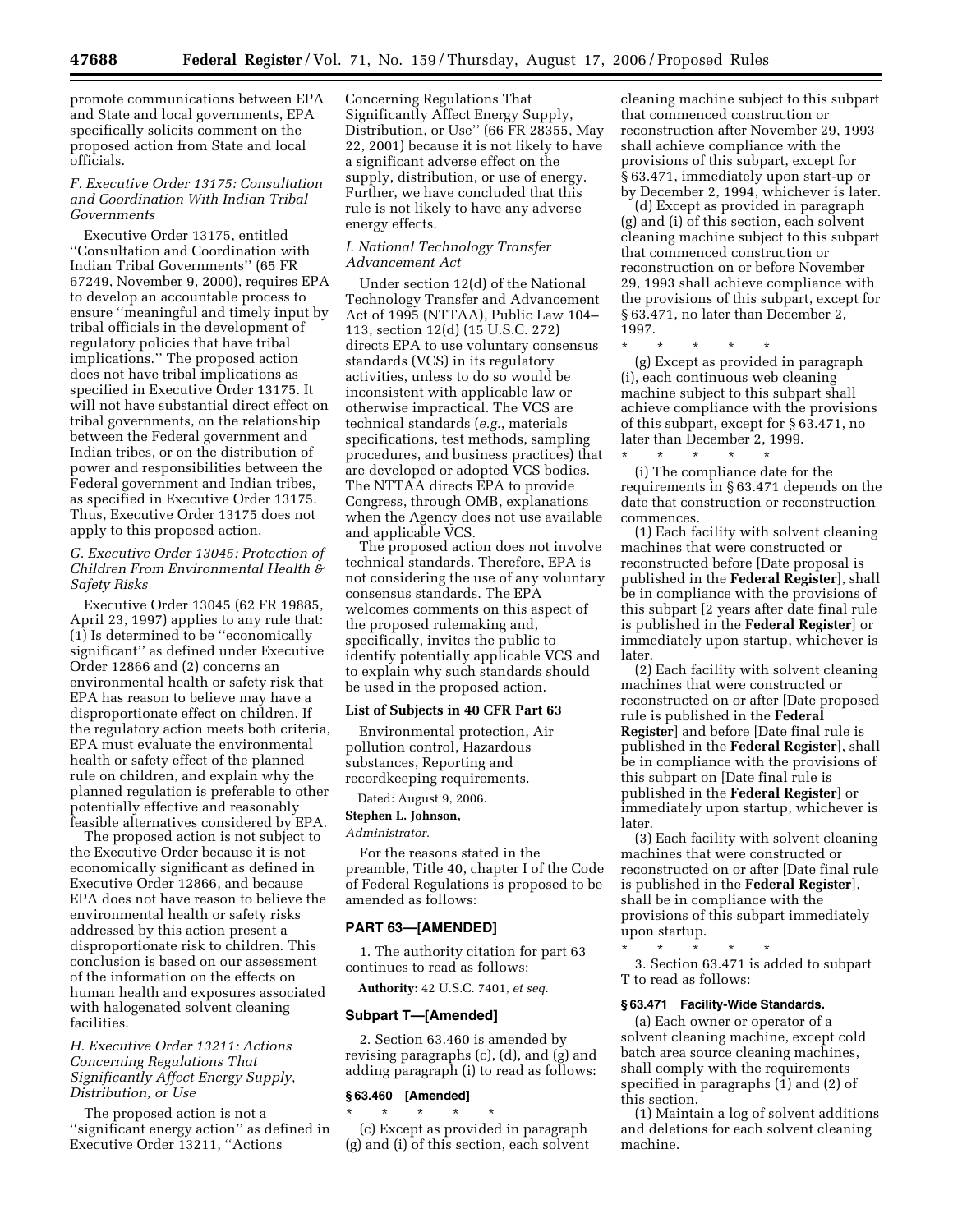(2) Ensure that the total emissions for all solvent cleaning machines at the facility are equal to or less than the

facility-wide 12-month rolling total emission limit presented in Table 6 of this preamble as determined using the procedures in § 63.471(b).

| TABLE 6.—FACILITY-WIDE EMISSION LIMITS FOR FACILITIES WITH SOLVENT CLEANING MACHINES |  |
|--------------------------------------------------------------------------------------|--|
|--------------------------------------------------------------------------------------|--|

| Solvents emitted                                                        | Proposed facility-<br>wide annual emis-<br>sion limits in kg-<br>option 1 | Proposed facility-<br>wide annual emis-<br>sion limits in kg-<br>option 2 |
|-------------------------------------------------------------------------|---------------------------------------------------------------------------|---------------------------------------------------------------------------|
| PCE only                                                                | $a$ 3,200 $b$ (26,700)                                                    | $a$ 2,000 b (16,700)                                                      |
| TCE only                                                                | 10.000                                                                    | 6.250                                                                     |
|                                                                         | 40.000                                                                    | 25,000                                                                    |
| Multiple solvents-Calculate the MC-weighted emissions using equation 1. | 40.000                                                                    | 25,000                                                                    |

a PCE emission limit calculated using CalEPA URE.

bPCE emission limit calculated using OPPTS URE.

**Note:** In the equation, the facility emissions of PCE and TCE are weighted according to their carcinogenic potency relative to that of

MC. The value of A is either 1.5 or 12.5, depending on whether we use the OPPTS

$$
WE = (PCE \times A) + (TCE \times B) + (MC)
$$
 (9)

Where:

- WE = Weighted 12-month rolling total emissions in kg (lbs).
- PCE = 12-month rolling total PCE emissions from all solvent cleaning machines at the facility in kg (lbs).

TCE = 12-month rolling total TCE emission from all solvent cleaning

machines at the facility in kg (lbs). MC = 12-month rolling total MC emissions from all solvent cleaning

machines at the facility in kg (lbs). (b) Each owner or operator of solvent cleaning machines shall on the first operating day of every month, demonstrate compliance with the facility-wide emission limit on a 12 month rolling total basis using the procedures in paragraphs (1) through (5) of this section. (1) Each owner or operator of a solvent cleaning machine shall, on the first operating day of every month, ensure that the solvent cleaning machine system contains only clean liquid solvent. This includes, but is not limited to, fresh unused solvent, recycled solvent, and used solvent that has been cleaned of soils. A fill line must be indicated during the first month the measurements are made. The solvent level within the machine must be returned to the same fill-line each month, immediately prior to calculating monthly emissions as specified in paragraphs (2) and (3) of this section. The solvent cleaning machine does not have to be emptied and filled with fresh unused solvent prior to the calculations.

(2) Each owner or operator of a solvent cleaning machine shall, on the first operating day of the month, using the records of all solvent additions and deletions for the previous month,

determine solvent emissions (Eunit) from each solvent cleaning machine using equation 10:

$$
E_{unit} = SA_i - LSR_i - SSR_i \qquad (10)
$$

Where:

- $E<sub>unit</sub>$  = the total halogenated HAP solvent emissions from the solvent cleaning machine during the most recent month i, (kilograms of solvent per month).
- $SA_i$  = the total amount of halogenated HAP liquid solvent added to the solvent cleaning machine during the most recent month i, (kilograms of solvent per month).
- $LSR_i =$  the total amount of halogenated HAP liquid solvent removed from the solvent cleaning machine during the most recent month i, (kilograms of solvent per month).
- $SSR_i$  = the total amount of halogenated HAP solvent removed from the solvent cleaning machine in solid waste, obtained as described in paragraph (b)(3) of this section, during the most recent month i, (kilograms of solvent per month).

(3) Each owner or operator of a solvent cleaning machine shall, on the first operating day of the month, determine SSR<sub>i</sub> using the method specified in paragraph (b)(3)(i) or (b)(3)(ii) of this section.

(i) From tests conducted using EPA reference method 25d.

(ii) By engineering calculations included in the compliance report.

(4) Each owner or operator of a solvent cleaning machine shall on the first operating day of the month, after 12 months of emissions data are available,

URE or the CalEPA URE for PCE. The value for B is 4.25.

determine the 12 month rolling total emissions,  $ET_{unit}$ , for the 12-month period ending with the most recent month using equation 11:

$$
ET_{unit} = \left[\sum_{j=1}^{12} E_{unit}\right] \qquad (11)
$$

Where:

- $ET<sub>unit</sub>$  = the total halogenated HAP solvent emissions over the preceding 12 months, (kilograms of solvent emissions per 12-month period).
- $E<sub>unit</sub>$  = halogenated HAP solvent emissions for each month (j) for the most recent 12 months (kilograms of solvent per month).

(5) Each owner or operator of a solvent cleaning machine shall on the first operating day of the month, after 12 months of emissions data are available, determine the 12-month rolling total emissions,  $ET_{\text{facility}}$ , for the 12-month period ending with the most recent month using equation 12:

$$
ET_{\text{facility}} = \left[\sum_{j=1}^{i} ET_{\text{unit}}\right] \qquad (12)
$$

Where:

- $ET_{\text{facility}}$  = the total halogenated HAP solvent emissions over the preceding 12 months for all cleaning machines at the facility, (kilograms of solvent emissions per 12-month period).
- $ET<sub>unit</sub>$  = the total halogenated HAP solvent emissions over the preceding 12 months for each unit j, where i equals the total number of units at the facility (kilograms of